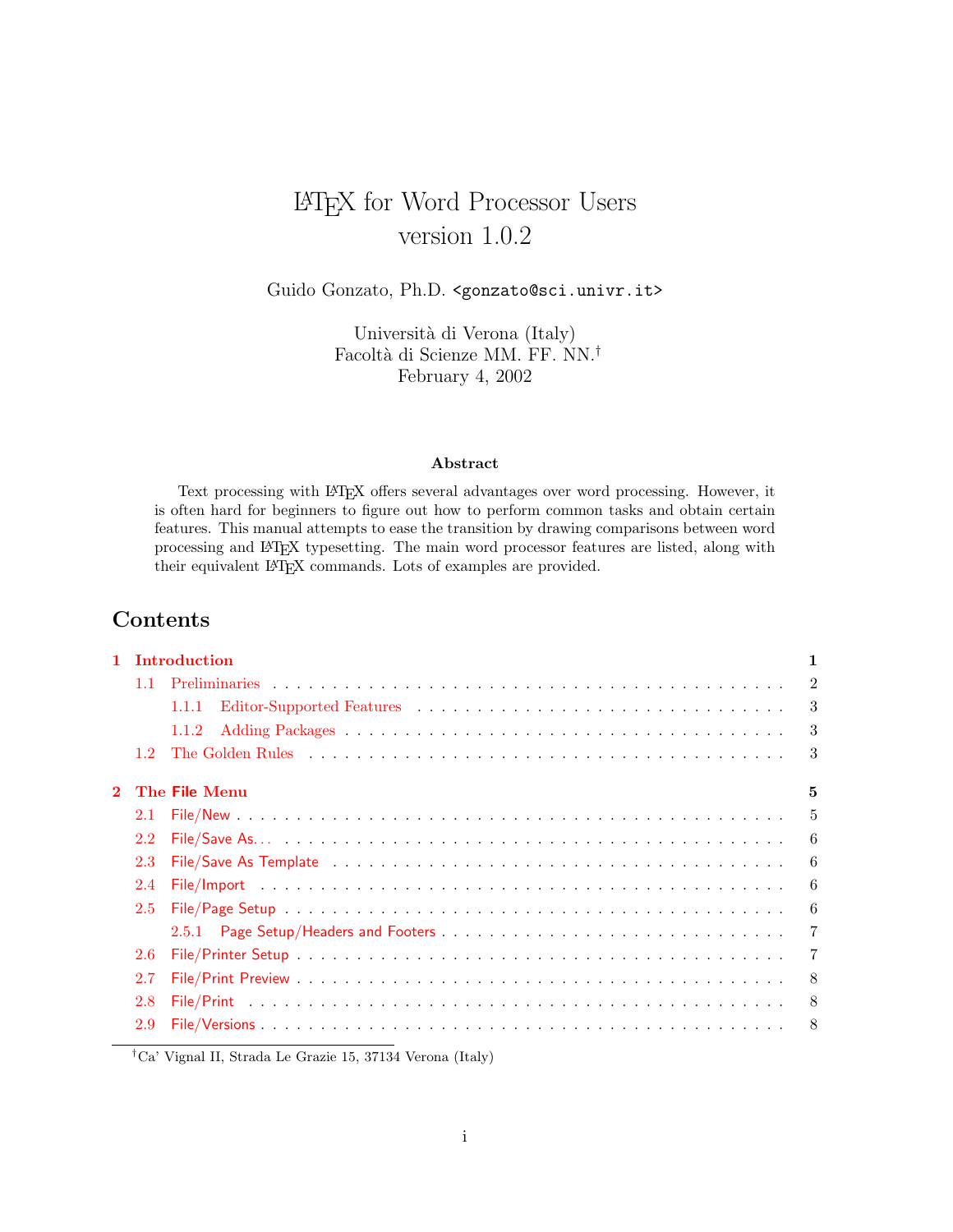| 3                       |      | The Edit Menu   | 8      |
|-------------------------|------|-----------------|--------|
|                         | 3.1  |                 | 9      |
| $\overline{\mathbf{4}}$ |      | The Insert Menu | 9      |
|                         | 4.1  |                 | 9      |
|                         | 4.2  |                 | 9      |
|                         | 4.3  |                 | 10     |
|                         |      |                 | 12     |
|                         | 4.4  |                 | 12     |
|                         | 4.5  |                 | 13     |
|                         | 4.6  |                 | 13     |
|                         | 4.7  |                 | 14     |
|                         | 4.8  |                 | 14     |
|                         | 4.9  |                 | 14     |
|                         | 4.10 |                 | 15     |
|                         |      |                 | 15     |
|                         |      |                 | 15     |
|                         |      |                 | 17     |
|                         |      |                 | 18     |
|                         |      |                 | 18     |
|                         |      |                 | 18     |
|                         |      |                 |        |
| 5                       |      | The Format Menu | 18     |
|                         | 5.1  |                 | 19     |
|                         | 5.2  |                 | 19     |
|                         |      | 5.2.1           | 20     |
|                         |      | 5.2.2           | 20     |
|                         |      | 5.2.3           | 22     |
|                         | 5.3  |                 | 22     |
|                         |      | 5.3.1           | 22     |
|                         |      | 5.3.2           | 24     |
|                         |      | 5.3.3           | 24     |
|                         |      | 5.3.4           | 25     |
|                         | 5.4  |                 | 25     |
|                         | 5.5  |                 | 26     |
|                         | 5.6  |                 | 26     |
| 6                       |      | The Table Menu  | $27\,$ |
|                         |      | 6.0.1           | 28     |
| 7                       |      | The Tools Menu  | 29     |
|                         | 7.1  |                 | 29     |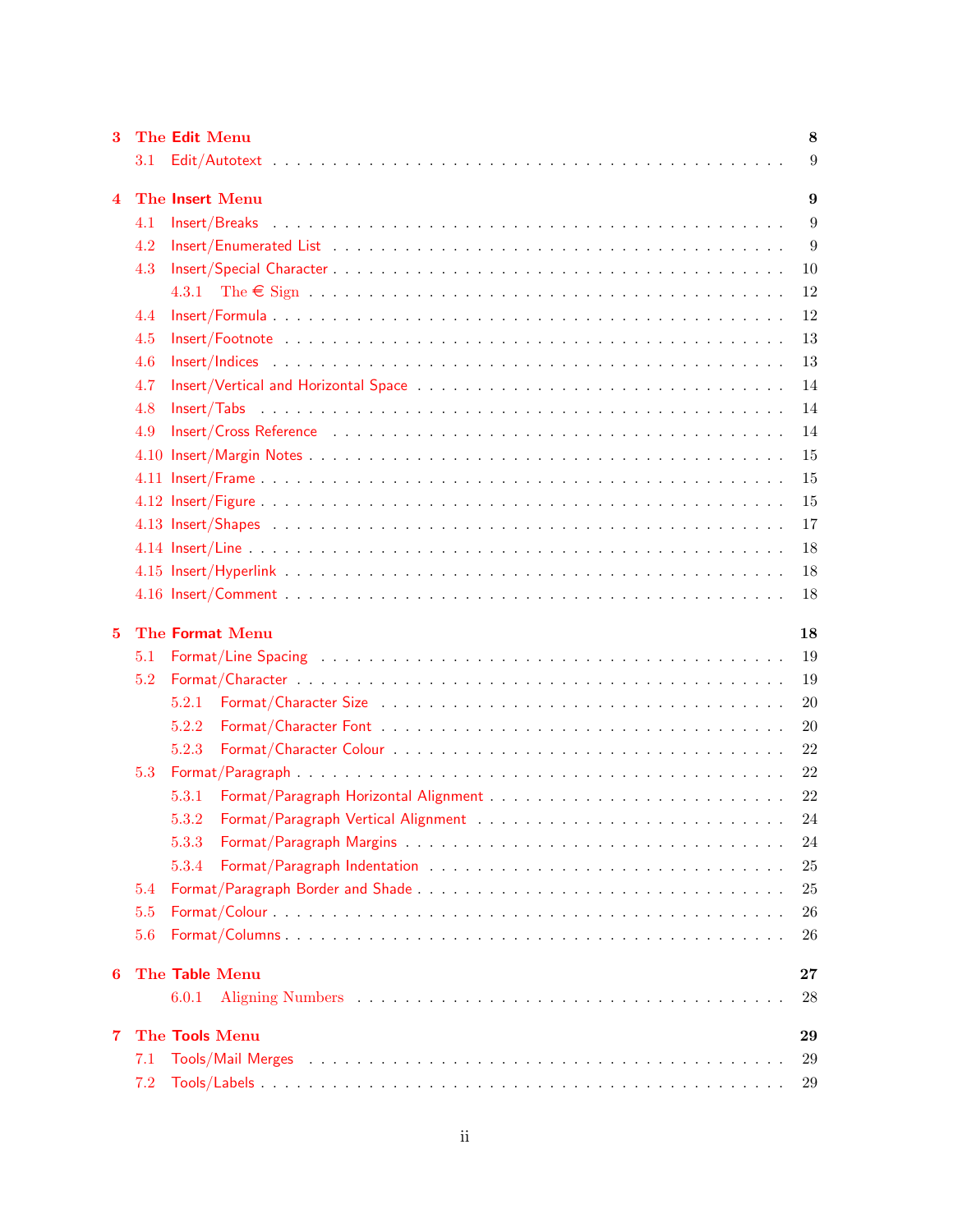## 1 INTRODUCTION

|  | 8 The Help Menu             | 32 |
|--|-----------------------------|----|
|  | 9 The End                   | 32 |
|  | <b>A</b> Document Templates | 33 |

# List of Tables

## List of Figures

# <span id="page-2-0"></span>1 Introduction

First of all, let me state that this is *not* a LAT<sub>E</sub>X primer! If you're reading this, I assume that you have at least a smattering of LAT<sub>E</sub>X and its basic commands. In this document, I'll explain why  $\Delta E$ TEX is a viable alternative to word processors. One may even think that  $\Delta E$ FEX is *better* than any word processor... and this is definitely true, especially if you write complex documents with lots of maths.

Nevertheless, word processors are the "killer app" in modern office automation. They're perceived to be easier than LATEX as they have a friendly WYSIWYG interface, and the average secretary will learn to use them in a relatively short time. The problem is, these beasts keep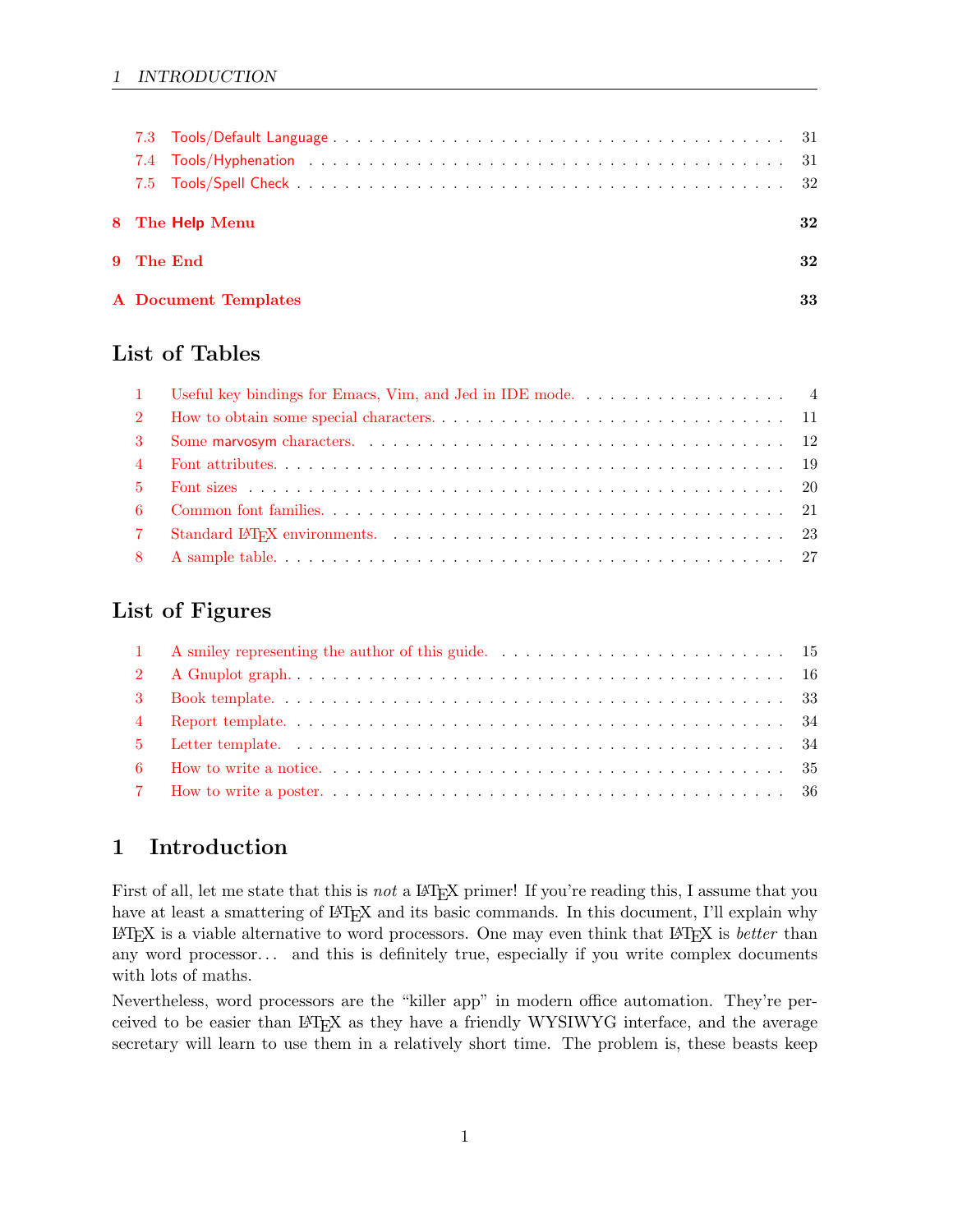growing slow, bloated<sup>[1](#page-3-1)</sup>, buggy, expensive, virus ridden, and incompatible with each other.

LATEX might be a good alternative. It actually is, but if you try to write casual, unstructured documents, LATEX will rightly stand in the way. You could resort to plain TEX, but you would lose many facilities that LAT<sub>EX</sub> provides.

To sum up, sometimes you may want to use word processor-like features—but using LATEX. It would be nice to know how to obtain some effects with LAT<sub>EX</sub> when you know how to get them with your once-favourite :-) word processor.

That's why I wrote this quick reference. As I said, it assumes that you already have a basic understanding of LATEX; if not, I suggest that you go to <http://www.ctan.org/starter.html> and download "The (Not So) Short Introduction to LATEX2e" (and possibly "A Gentle Introduction to  $T_{F}X$ ").

In the following sections, we shall go through the menus and menu items of an imaginary word processor, finding out the corresponding LATEX way of doing the same work. If you're a LATEX purist and this approach makes you sick. . . don't hurt yourself, please stop here.

## <span id="page-3-0"></span>1.1 Preliminaries

Many word processor features are implemented by the editor; others by standard LATEX commands; others still are obtained using *packages*. These are sets of macros that extend LAT<sub>E</sub>X providing new commands and environments. There are lots of packages around: the only problem is knowing where they are, what they do, and how to install them. More about packages in Section [1.1.2.](#page-4-1)

Packages and other T<sub>F</sub>X-related material are available at many sites that constitute the CTAN, the Comprehensive TeX Archive Network. I already mentioned <http://www.ctan.org>; there you will find a comprehensive list of mirrors. Get LAT<sub>EX</sub> for your platform from <CTAN:/systems>.

Another obvious question is this: LAT<sub>EX</sub> will typeset the text for me, but what should I use to write it? The answer is: a good  $editor$ —a LAT<sub>EX</sub>-aware one, if possible. There exist editors dedicated to writing LAT<sub>EX</sub> source, and some are WYSIWYG or nearly so.

Although any editor capable of saving plain text will do (even Windows' notepad), most TEXnicians will recommend that you use one of the following:

- GNU Emacs (<http://www.gnu.org/software/emacs/emacs.html>) or Xemacs ([http://](http://www.xemacs.org) [www.xemacs.org](http://www.xemacs.org));
- vi or one of its clones, Vim (<http://www.vim.org>) being the most popular;
- my personal choice: Jed (<http://space.mit.edu/~davis/jed/>), a light Emacs clone with WordStar/Borland keybindings too;
- LyX (<http://www.lyx.org>), a nearly-WYSIWYG text processor, less advanced as an editor but undoubtedly easier for beginners;
- GNU T<sub>EXMACS</sub> (<http://www.texmacs.org>), an impressive (if a bit slow) WYSIWYG LATEX word processor (for Unix only);

<span id="page-3-1"></span><sup>&</sup>lt;sup>1</sup>once upon a time, I wrote my thesis on a 128k, Z80-based home computer. The word processor WordStar and my thesis fit on a single CP/M-bootable 720K floppy, with lots of room to spare!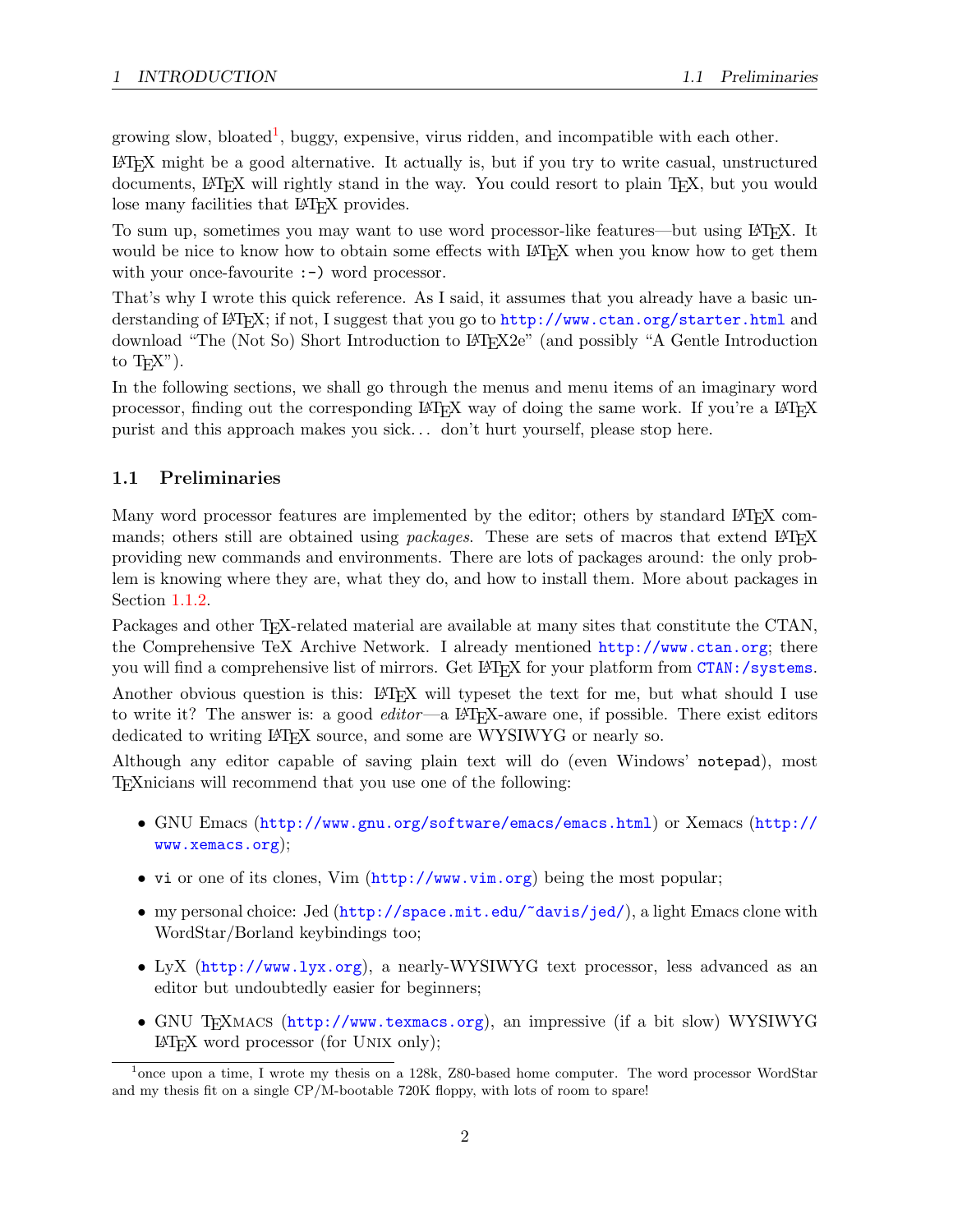- WinEdt (<http://www.winedt.com>), probably the most popular LATEX shell for Windows. Unlike all of the free software above, it's shareware;
- a comprehensive list of LATEX shells for Windows can be found at [http://home.arcor.](http://home.arcor.de/itsfd/texwin.htm) [de/itsfd/texwin.htm](http://home.arcor.de/itsfd/texwin.htm). I suggest that you have a look at TeXnicCenter and WinShell;
- finally, information about LATEX on the Mac can be found at [http://www.esm.psu.edu/](http://www.esm.psu.edu/mac-tex/) [mac-tex/](http://www.esm.psu.edu/mac-tex/).

These editors sport syntax highligting and many other helpful features that help write LATEX source code.

## <span id="page-4-0"></span>1.1.1 Editor-Supported Features

It should be clear by now that LAT<sub>EX</sub> is just a formatter: things like cut and paste, search and replace etc. are delegated to the editor. Table [1](#page-5-0) summarises the main commands of popular editors for geeks: GNU emacs and vim with their native key bindings, and jed configured for Borland IDE key bindings.

## <span id="page-4-1"></span>1.1.2 Adding Packages

The following applies to teTeX, which ships with most GNU/Linux distributions. Directions for MiKT<sub>EX</sub> below.

- 1. get the package (tipically as a gzip-compressed tar archive) from your favourite CTAN mirror;
- 2. find out the location of LAT<sub>EX</sub> packages; most likely, \$TEXMF/tex/latex;
- 3. unpack the package under that directory;
- 4. If no .sty file exists, run the command latex newstyle.ins or latex newstyle.dtx to create it;
- 5. run the command texhash so that teTeX recognises the new package.

The exact location of \$TEXMF depends on the system; in most GNU/Linux distributions, it's /usr/share/texmf.

To add a package to MiKT<sub>E</sub>X, create the directory **\latex\newpackage** under C:\localtexmf\ tex and put the relevant files in there. Proceed as above, then run MiKTeX Options and click on the "Refresh now" button. Alternatively, issue the command initexmf -u. That's it!

## <span id="page-4-2"></span>1.2 The Golden Rules

Before we start, please keep this in mind:

1. get used to structuring your documents: think in terms of parts, chapters, sections, and so on. This holds even if you aren't writing a scientific paper.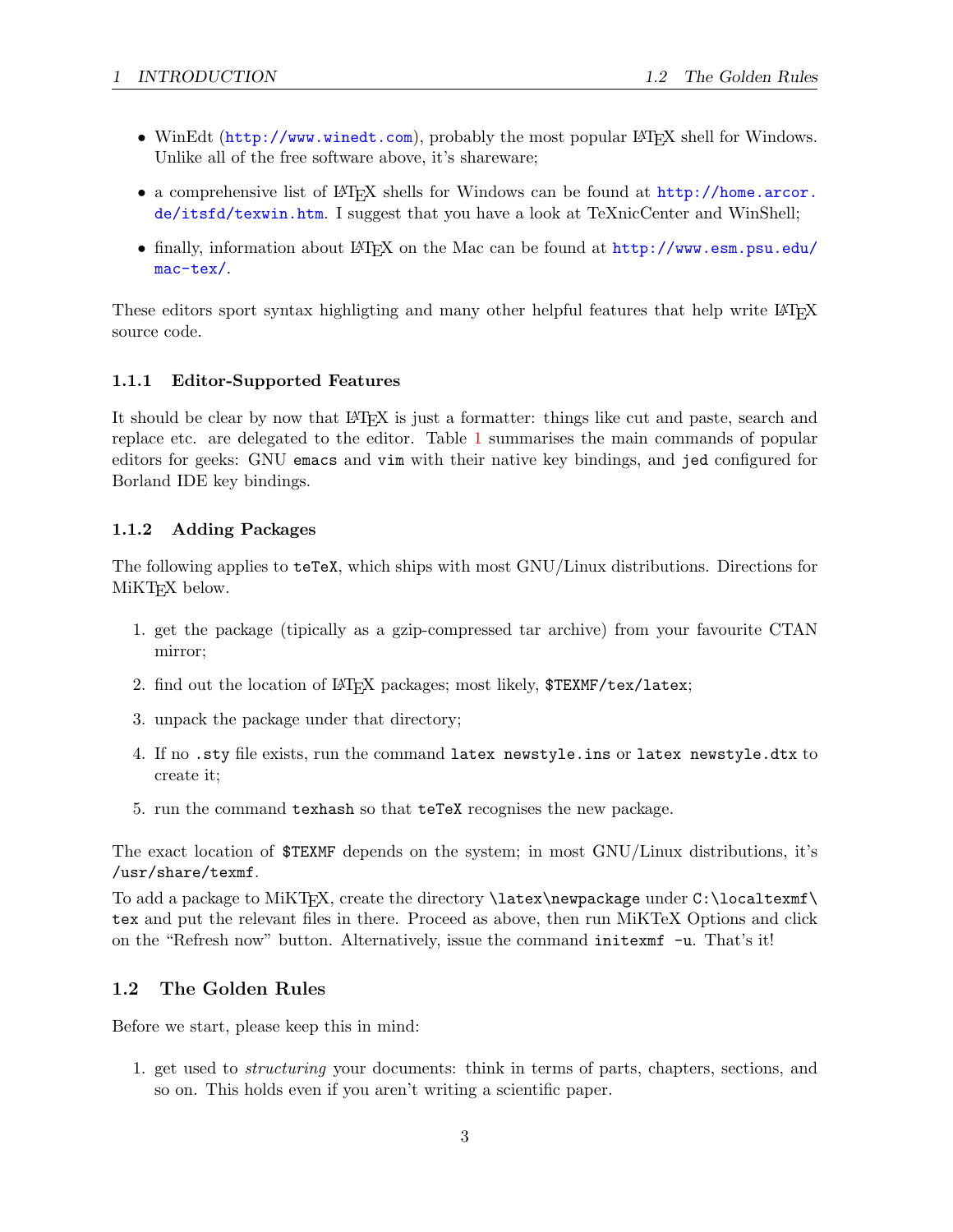| Action           | <b>Emacs</b>       | $\rm{Vim}$                | Jed           |
|------------------|--------------------|---------------------------|---------------|
| command mode     | n/a                | <b>ESC</b>                | n/a           |
| insert mode      | n/a                | i a o O                   | n/a           |
| line editor mode | n/a                | $\ddot{\cdot}$            | n/a           |
| open file        | Ctrl-X Ctrl-F      | : e                       | Ctrl-KE       |
| insert file      | Ctrl-Xi            | : r                       | Ctrl-KR       |
| save file        | Ctrl-X Ctrl-S      | :W                        | Ctrl-KD       |
| save as          | Ctrl-X Ctrl-W name | :w name                   | Ctrl-KS       |
| close file       | Ctrl-XK            | :q                        | $Ctrl-KQ$     |
| change buffer    | Ctrl-XB            | bN                        | Ctrl-KN       |
| undo             | Ctrl-XU            | u                         | $Ctrl-U$      |
| redo             | $Ctrl$ -^          | $Ctrl-R$                  | Ctrl-G Ctrl-U |
| exit             | Ctrl-X Ctrl-C      | :qa!                      | Ctrl-KX       |
| word left        | $Alt-B$            | $\mathbf b$               | $Ctrl-A$      |
| word right       | $Alt-F$            | M                         | $Ctrl-F$      |
| start of line    | $Ctrl-A$           | 0                         | Ctrl-QS       |
| end of line      | $Ctrl-E$           | \$                        | Ctrl-QD       |
| page up          | $Alt-V$            | $Ctrl-U$                  | $Ctrl-R$      |
| page down        | $Ctrl-V$           | $Ctrl-D$                  | $Ctrl-C$      |
| start of buffer  | $Alt - <$          | 1G                        | $Ctrl-QR$     |
| end of buffer    | $Alt->$            | G                         | $Ctrl-QC$     |
| line n.          | Alt-G n.           | $\mathbf n$ . $\mathbf G$ | Ctrl-QI       |
| character left   | $Ctrl-H$           | X                         | <b>BS</b>     |
| character right  | $Ctrl-D$           | x                         | $Alt-G$       |
| word left        | Alt-DEL            | db                        | Alt-BS        |
| word right       | $Alt-D$            | dw                        | $Ctrl-T$      |
| line             | Ctrl-A Ctrl-K      | dd                        | $Ctrl-Y$      |
| search           | Ctrl-S text        | /text                     | $Ctrl-QS$     |
| replace          | $\texttt{Alt-}\%$  | :s/old/new/g              | $Ctrl-QA$     |
| start selection  | Ctrl-SPACE         | $\mathbf v$               | Ctrl-KB       |
| cut              | Ctrl-W             | D                         | Ctrl-KY       |
| copy             | Alt-W              | Y                         | Ctrl-KH       |
| paste            | $Ctrl-Y$           | P                         | Ctrl-KC       |

<span id="page-5-0"></span>Table 1: Useful key bindings for Emacs, Vim, and Jed in IDE mode.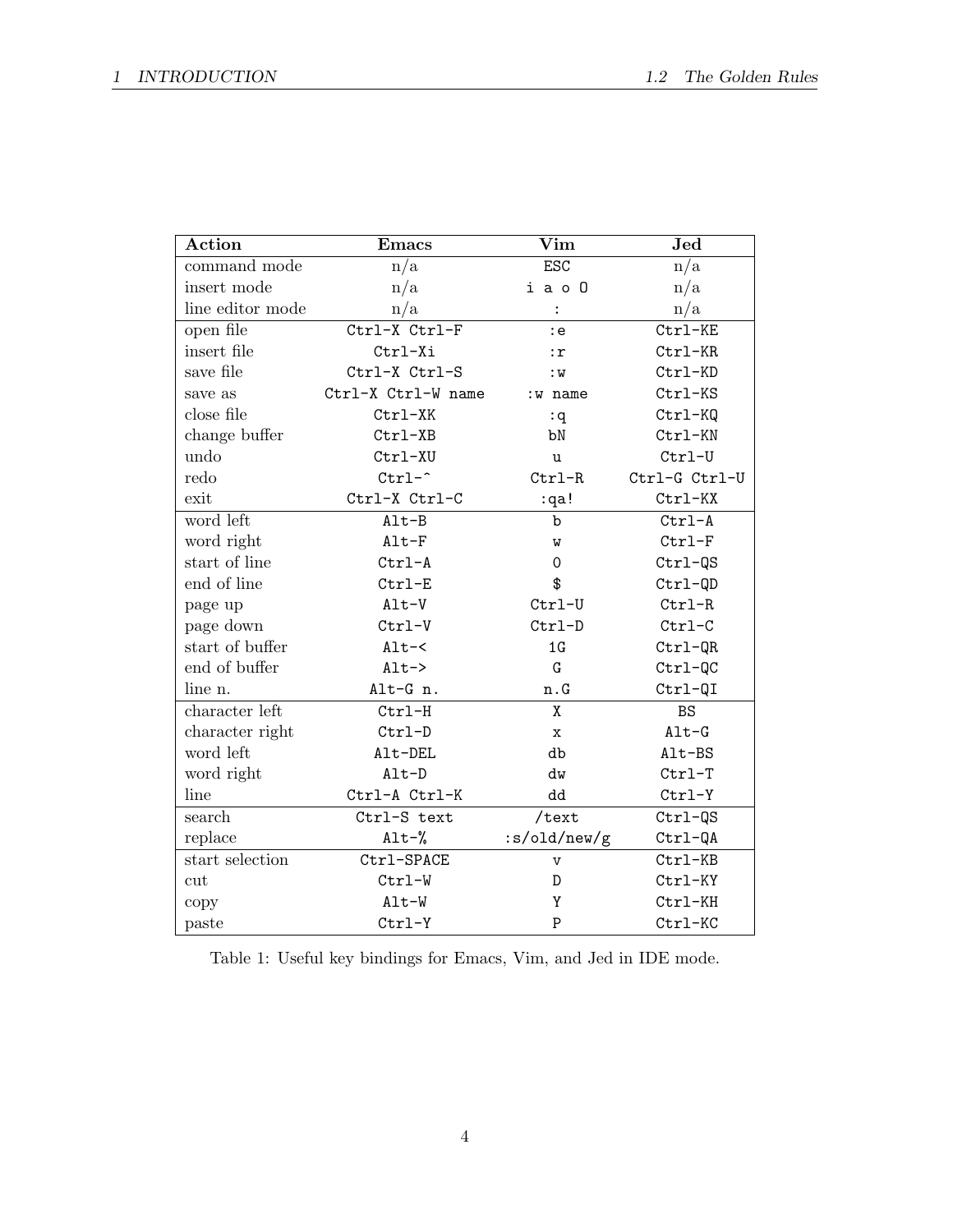2. LATEX explicitly discourages the user from messing about with formatting parameters. Don't worry too much about the *looks* of what you're writing, concentrate on the *contents*.

Convince yourself, apply the rules, and your printed material will magically look professional! Again, let me recommend that you study a real LATEX primer.

These rules apply to most documents. However, if the stuff you are going to write is intrinsically unstructured (circulars, notices, etc.), then you asked for that: go ahead and read the rest of this guide.

✍ ✍ ✍ ✍ ✍ ✍ ✍ ✍ ✍ ✍ ✍ ✍ ✍ ✍ ✍ ✍ ✍ ✍ ✍ ✍ ✍ ✍ ✍ ✍ ✍

## <span id="page-6-0"></span>2 The File Menu

Obviously, some entries of this menu have nothing to do with LATEX: File/Open, File/Save, File/Close depend on the editor.

#### <span id="page-6-1"></span>2.1 File/New

This is the LAT<sub>EX</sub> equivalent of a blank page:

```
\documentclass{article}
\begin{document}
% This is a comment. Write your stuff here.
\end{document}
```
As documents written in LAT<sub>EX</sub> are inherently structured, this is a more realistic example:

```
\documentclass[a4paper,12pt]{article}
\begin{document}
\title{My Document}
\author{John Smith}
\date{London, \today}
\maketitle
\begin{abstract}
This is a very short article.
\end{abstract}
\tableofcontents
\listoftables
\listoffigures
\section{First Section}
\label{sec:start}
This is the text of the section. See \cite{Gonzato} for details.
\section{End}
\label{sec:end}
This is the end of the document. Please go to Section
\ref{sec:start} to read it again.
\begin{thebibliography}{99}
\bibitem{Gonzato} Gonzato G. \textit{\LaTeX{} for Word Processor
```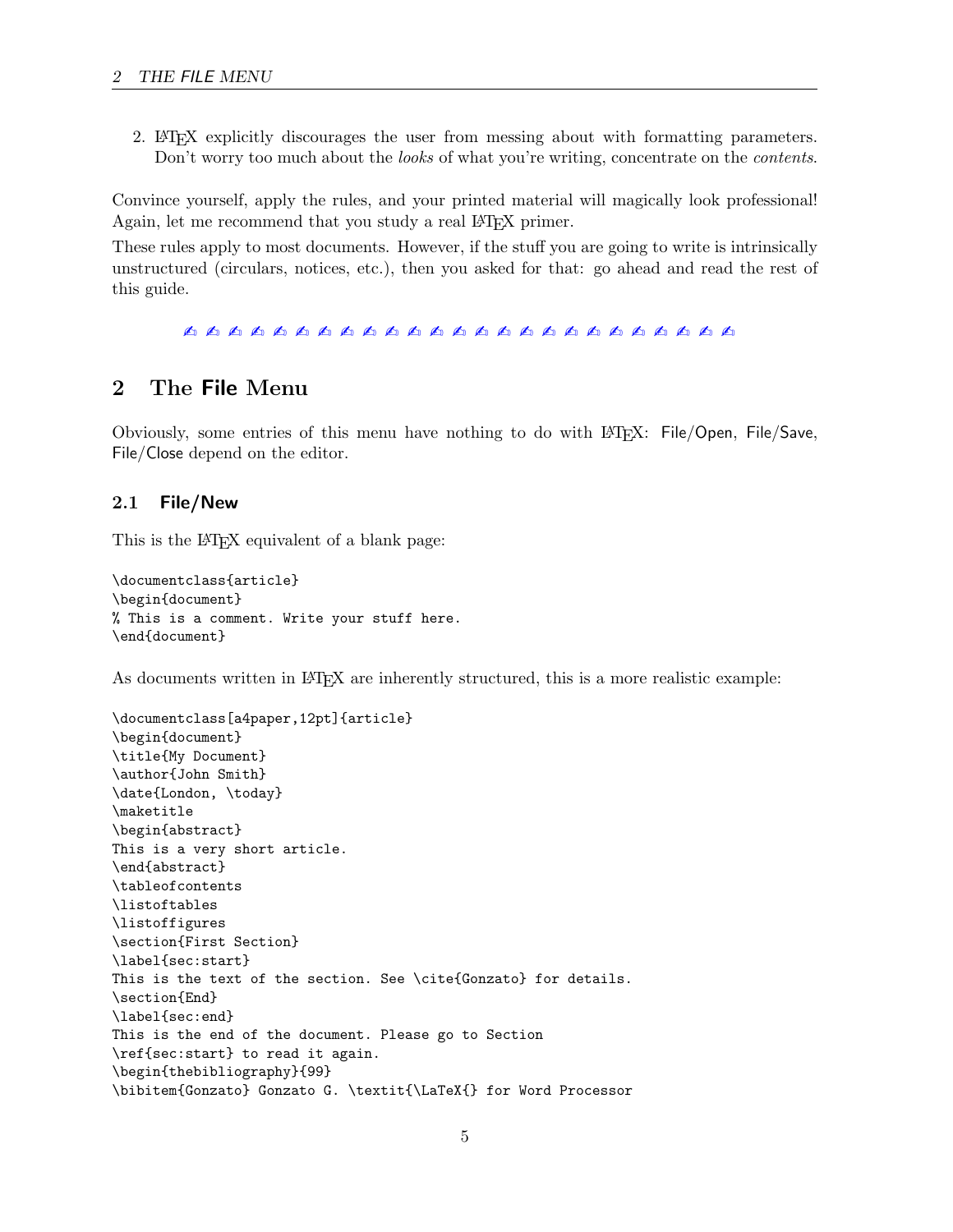Users}. CTAN, 2001. \end{thebibliography} \end{document}

More document templates are shown in Appendix [A](#page-34-0).

## <span id="page-7-0"></span>2.2 File/Save As. . .

The following tools are handy if you want to convert LAT<sub>EX</sub> to other formats:

- latex2html: <http://saftsack.fs.uni-bayreuth.de/~latex2ht/>, <CTAN://tex/support/latex2html>
- latex2rtf: <CTAN://tex/support/latex2rtf>

#### <span id="page-7-1"></span>2.3 File/Save As Template

Saving a LAT<sub>EX</sub> "template" would mean, as I see it, create a new LAT<sub>EX</sub> package. This is complex matter that goes beyond the scopes of this guide.

#### <span id="page-7-2"></span>2.4 File/Import

These tools convert from other formats to  $\text{Lip}X$ :

- rtf2latex: <CTAN://tex/support/rtf2latex>
- html2latex: <CTAN://tex/support/html2latex>
- wvware converts from MS Word to several formats including  $\mathbb{F}(\mathbb{F}^X)$ ; available at [http:](http://www.wvware.com) [//www.wvware.com](http://www.wvware.com)

Other \*2latex converters are available at the same address.

### <span id="page-7-3"></span>2.5 File/Page Setup

The normal method for setting paper size, orientation, and margins, is to use parameters in \documentclass. Paper size can be a4paper, a5paper, b5paper, letterpaper, legalpaper, executivepaper; orientation is portrait by default, or optionally landscape. For example,

\documentclass[a5paper,landscape,12pt]{article}

Document-wide margins are set with these commands:

```
\setlength{\leftmargin}{2cm}
\setlength{\rightmargin}{2cm}
\setlength{\oddsidemargin}{2cm}
\setlength{\evensidemargin}{2cm}
\setlength{\topmargin}{-1cm}
\setlength{\textwidth}{18cm}
\setlength{\textheight}{25cm}
```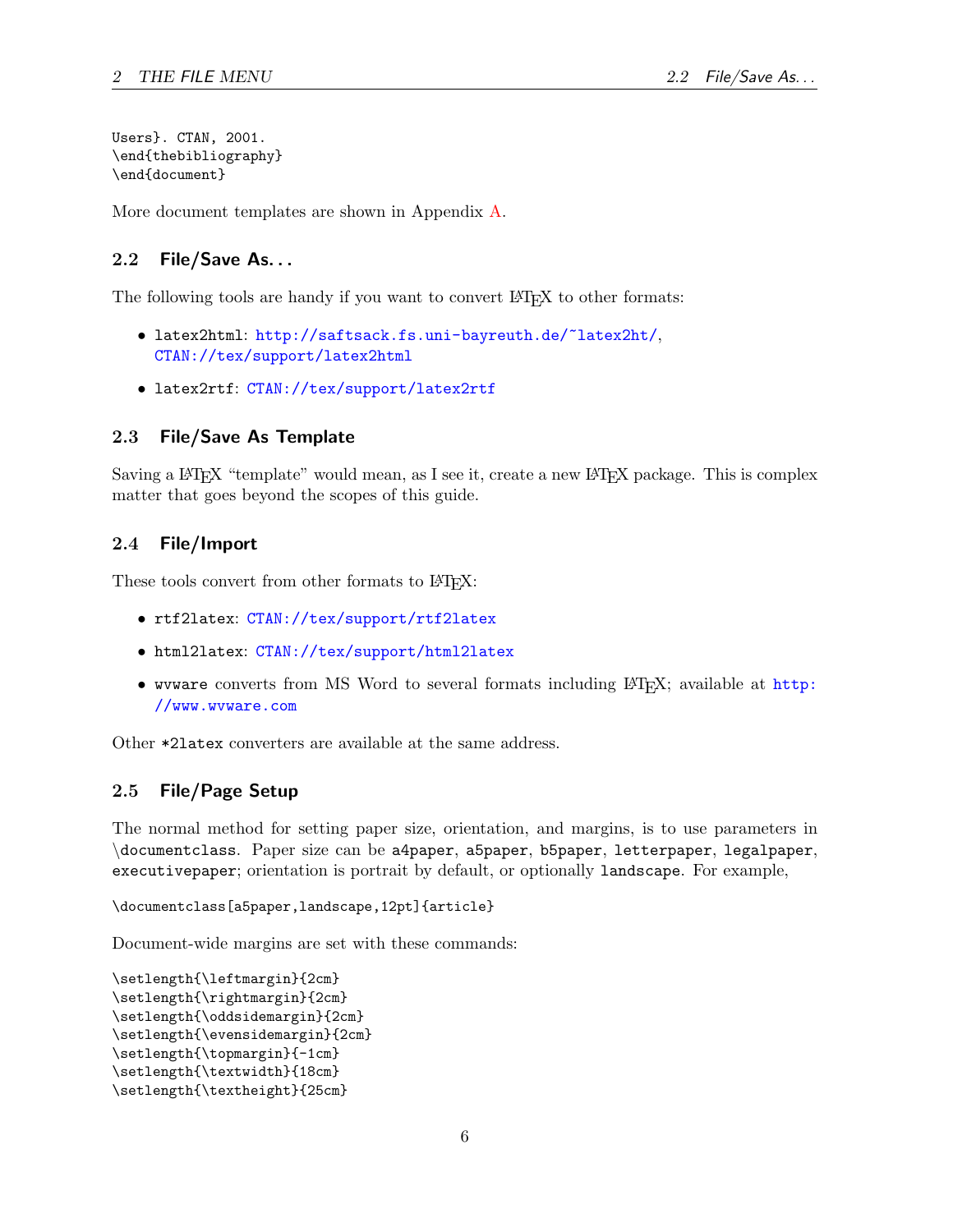The geometry package allows for complete control of parameters such as paper size, margins width, and so on. geometry has far too many options to list them all, and you're invited to read its documentation. A fairly complete example of its usage is shown below. In this example, some parameters are not compatible with each other, and are there for purpose of argument only.

```
\geometry{paperwidth=25cm}
\geometry{paperheigth=35cm}
% or: \geometry{papersize={25cm,35cm}}
\geometry{width=20cm} % total width
\geometry{heigth=30cm} % total heigth
% or: \geometry{total={20cm,30cm}}
\geometry{textwidth=18cm} % width - marginpar
\geometry{textheigth=25cm} % heigth - header - footer
% or: \geometry{body={18cm,25cm}}
\geometry{left=3cm} % left margin
\geometry{rigth=1.5cm} % right margin
% or: \geometry{hmargin={3cm,2cm}}
\geometry{top=2cm} % top margin
\geometry{bottom=3cm} % bottom margin
% or: \geometry{vmargin={2cm,3cm}}
\geometry{marginparwidth=2cm}
\geometry{head=1cm} % header space
```
Options can also be set thus:

\usepackage[left=3cm, right=2cm]{geometry}

#### <span id="page-8-0"></span>2.5.1 Page Setup/Headers and Footers

The fancyhdr package provides the new command \pagestyle{fancy}. This will create a header reporting the current section (chapter in book.cls) and subsection, and a footer with the page number: pretty fancy indeed. Headers and footers can obviously be customised. They are made of three parts: a left-aligned part, a centre-aligned part, and a right-aligned part. To set those, use the commands like in this example:

```
\lhead{} % empty
\chead{Hello, world!}
\rhead{Page \thepage} % page number
\lfoot{}
\cfoot{\textbf{Hello!}}
\rfoot{}
```
#### <span id="page-8-1"></span>2.6 File/Printer Setup

This is highly OS-dependent, and definitely outside of the scopes of LATEX. Assuming that you're using a UNIX-like system, these tips may come in handy:

• lpr -P printername prints to the specified printer;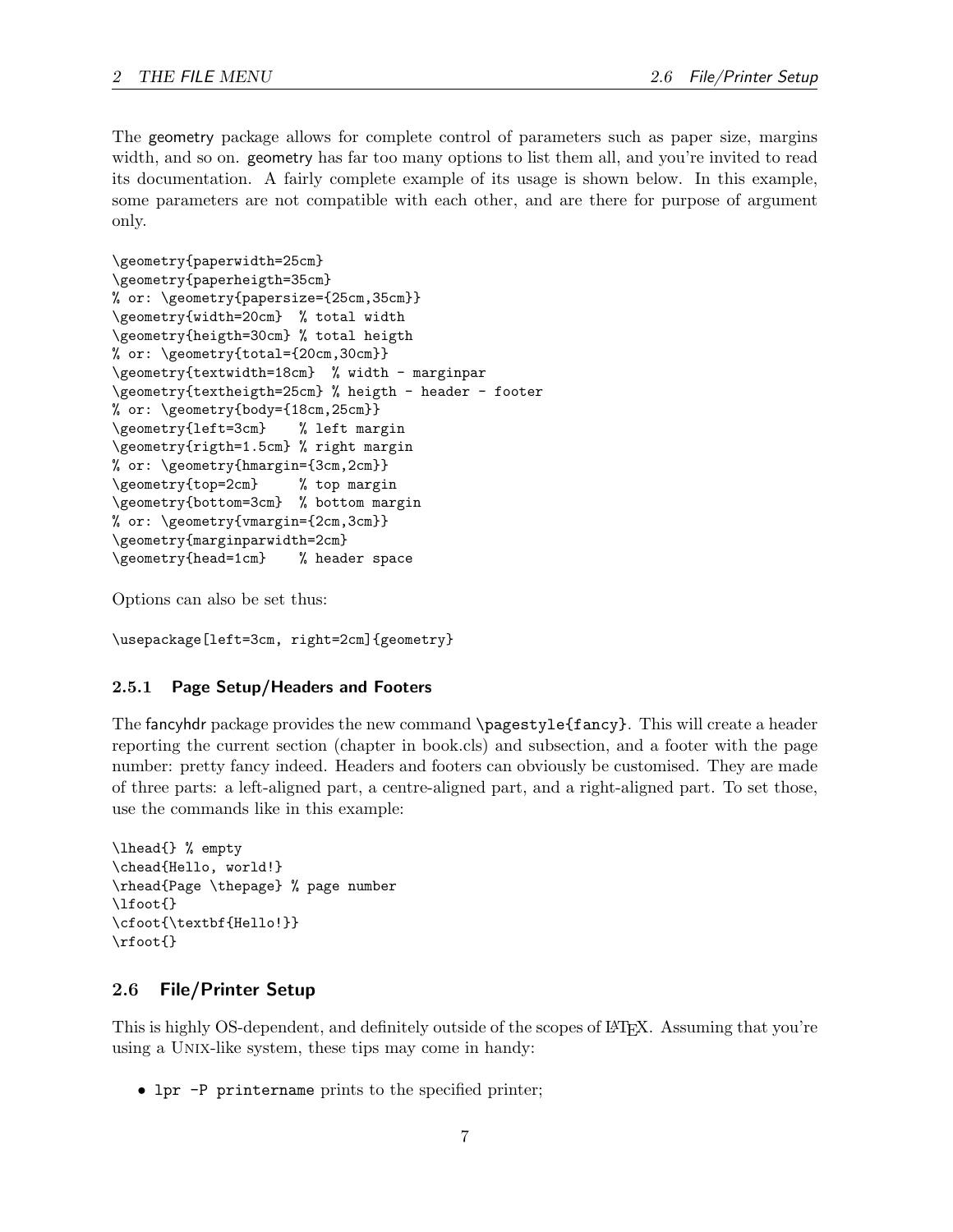- lpr  $-$ # 10 prints 10 copies;
- lpr -r removes the file after printing it

Other tips will come soon.

### <span id="page-9-0"></span>2.7 File/Print Preview

When the LAT<sub>EX</sub> input file is ready, you have several options:

- convert it to .dvi (latex file.tex) and previewing it with xdvi, yap or other;
- convert the .dvi to POSTSCRIPT with dvips, then use some variant of Ghostview;
- producing an Acrobat .pdf file with dvipdf or directly with pdflatex.

In my opinion, producing a .pdf file is the best option, as it makes for widest portability. Moreover, the hyperref package used together with pdflatex makes the resulting .pdf file browseable; see Section [4.15.](#page-19-1) However, using pdflatex you might experience problems with some packages. | Warning More details in Section [4.12](#page-16-2).

#### <span id="page-9-1"></span>2.8 File/Print

Simply use lpr file.ps from the command line of via your previewer's menu. If you create Acrobat .pdf files, your file will gain more visibility, especially from the point of view of Windows and Mac users.

#### <span id="page-9-2"></span>2.9 File/Versions

Again, this is nothing LATEX is aware of. Under Unix and Win32, you use external tools like RCS (Revision Control System) or CVS (Concurrent Version Control System), possibly integrated with the editor. For a quick introduction to CVS and RCS, please visit [http:](http://www.linuxdoc.org/HOWTO/CVS-RCS-HOWTO.html) [//www.linuxdoc.org/HOWTO/CVS-RCS-HOWTO.html](http://www.linuxdoc.org/HOWTO/CVS-RCS-HOWTO.html).

[TODO: mention version.]

## <span id="page-9-3"></span>3 The Edit Menu

This menu has more to do with the editor than LAT<sub>EX</sub> features. To begin with, refer to Table [1](#page-5-0) that shows the key bindings for the entries Edit/Cut, Edit/Copy, Edit/Paste, Edit/Find, and Edit/Replace of some common editors.

The selection of text is not only performed for subsequent cut and paste, but also for applying styles to the selected text. The equivalent action in LAT<sub>EX</sub> is to enclose the text either in braces, or in an environment. For example, to apply the bold attribute to a portion of text you will use one of the following: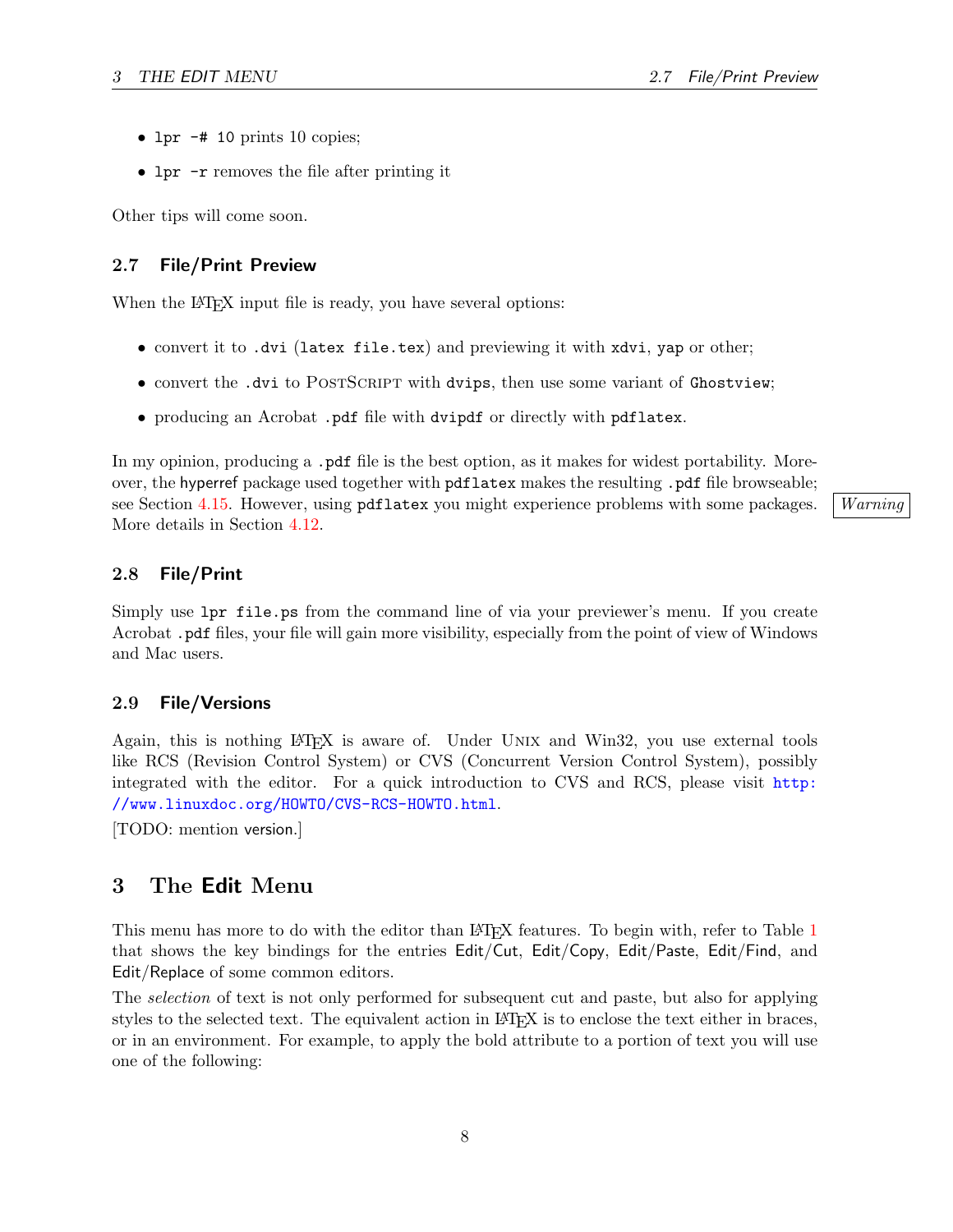```
this is \textbf{bold text;}\\
this is also
{\bf f}\ f{\bf s} bold text; {\bf h}\begin{bfseries}
this is bold text, too!
\end{bfseries}
```
this is bold text; this is also bold text; this is bold text, too!

### <span id="page-10-0"></span>3.1 Edit/Autotext

We call *autotext* the feature that makes you type, say, "PS" to have the word "PostScript" automatically expanded. This is an editor feature, but there's a rough LAT<sub>EX</sub> equivalent:

\def\PS {\textsc{PostScript}}

which will insert the equivalent of \textsc{PostScript} whenever you type \PS. Beware, case is important.

## <span id="page-10-1"></span>4 The Insert Menu

#### <span id="page-10-2"></span>4.1 Insert/Breaks

- $\bullet\,$ a non-breakable space is set with  $\sim\,$
- to force a line break, use \linebreak or \newline; see below for details
- to start a new paragraph, use a blank line, or  $\setminus$ , or  $\parbox{0.7in}{\text{par}}$
- finally, for a page break use  $\neq$  or  $\c$  learpage

\linebreak stretches the line to the margins, \newline does not:

| I am stretched!\linebreak |                     | am | stretched! |
|---------------------------|---------------------|----|------------|
| But I am not.\newline     | But I am not.       |    |            |
| Ok, now you get it.       | Ok, now you get it. |    |            |

Finally,  $\clearpage$  differs from  $\newcommand{\nn}{{\n 1} n}$  rewpage in that it prints all pending floats (figures and tables). Floats will be explained in Section [4.12.](#page-16-2)

#### <span id="page-10-3"></span>4.2 Insert/Enumerated List

Bulleted and enumerated lists correspond to the itemize and enumerate environments. To customize the bullet in a list environment, you can specify it as an argument to \item:

```
\begin{itemize}
  \item[*] with an asterisk;
  \item[-] with a dash.
\end{itemize}
```
\* with an asterisk;

- with a dash.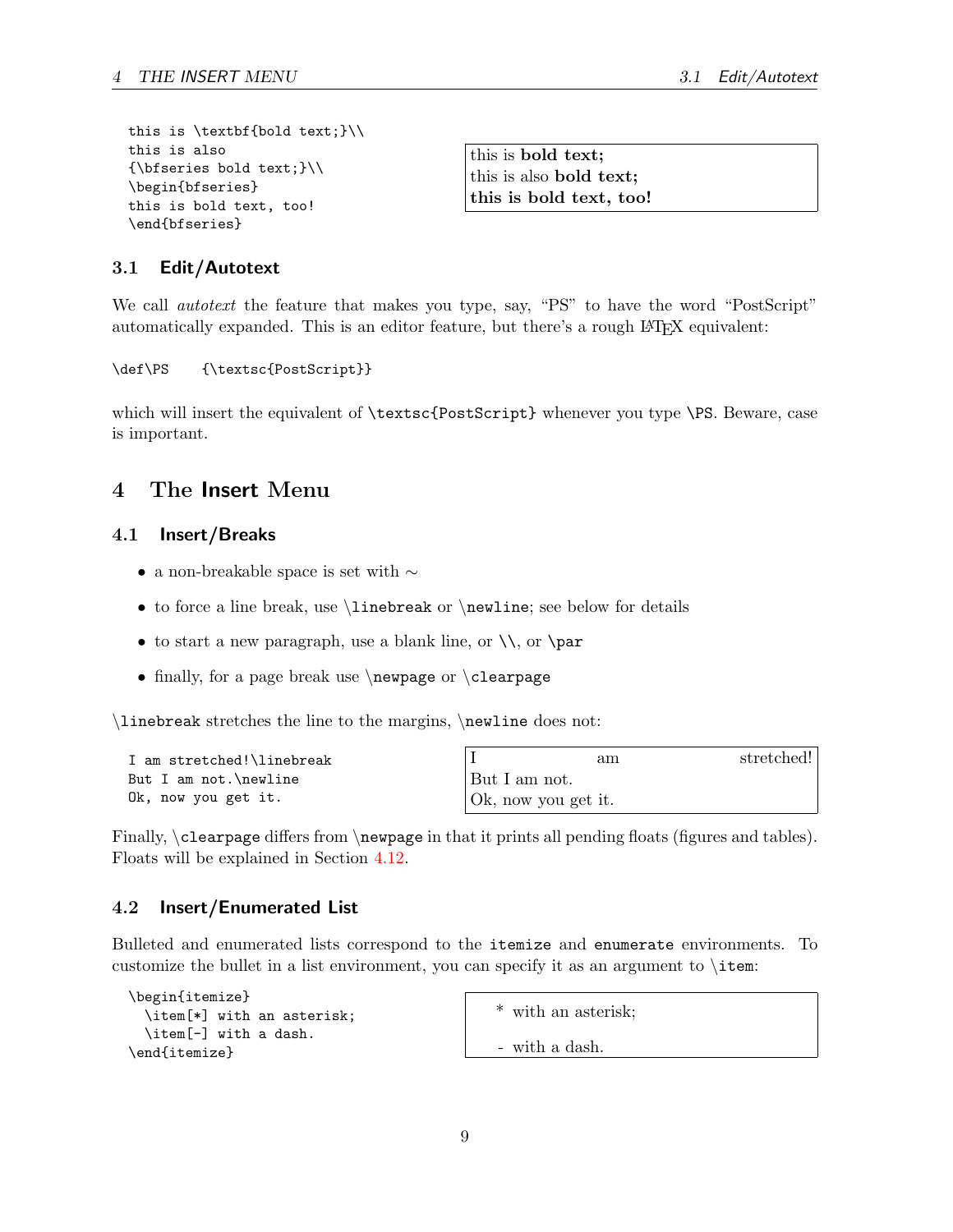Another way is to redefine the style of the counters that refer to the digits in the first- to fourth-level lists<sup>[2](#page-11-1)</sup>. There are several styles: \arabic for "normal" numbers, \roman for lower-case roman numerals (e.g. viii is 8), \Roman for upper-case roman numerals,  $\alpha \lambda \lambda$ lower- and upper-case letters, and \fnsymbol that I'll not explain for now:

```
\begin{itemize}
\renewcommand{\labelitemi}{*}
\renewcommand{\labelitemii}{-}
  \item first level, item 1
  \item first level, item 2
  \begin{itemize}
    \item second level, item 1
    \item second level, item 2
  \end{itemize}
  \item first level, item 3
\end{itemize}
```
\* first level, item 1

\* first level, item 2

- second level, item 1

```
- second level, item 2
```
\* first level, item 3

To use, say, roman numbers and uppercase letters in enumerated lists, do this:

```
\begin{enumerate}
\renewcommand{\labelenumi}
  {\Alph{enumi}}
\renewcommand{\labelenumii}
  {\roman{enumii}}
  \item first level, item 1
  \item first level, item 2
  \begin{enumerate}
    \item second level, item 1
    \item second level, item 2
  \end{enumerate}
  \item first level, item 3
\end{enumerate}
```
A first level, item 1 B first level, item 2 i second level, item 1 ii second level, item 2 C first level, item 3

[TODO: mention the enumerate package.]

#### <span id="page-11-0"></span>4.3 Insert/Special Character

First of all, let's remind that some characters have a special meaning in LAT<sub>EX</sub> and must be entered either by preceding them with  $\setminus$ , or using them in math mode, or even writing special commands: see Table [2](#page-12-0).

If you want really weird characters, the pifont package provides you with the command \ding (like ding{100} that produces ❄), and \dingfill, \dingline, and \dinglist. These are equivalent to the \fill, \line, and \list commands and environment, but use the Dingbat code given as parameter:

| \begin{dinglist}{43} |  |  |
|----------------------|--|--|
| \item one            |  |  |
| \item two            |  |  |
| \item three          |  |  |
| \end{dinglist}       |  |  |

| ඏ one   |
|---------|
| ෙ two   |
| ☞ three |

<span id="page-11-1"></span><sup>2</sup>These are \labelitemi, \labelitemii, \labelitemiui and \labelitemiv.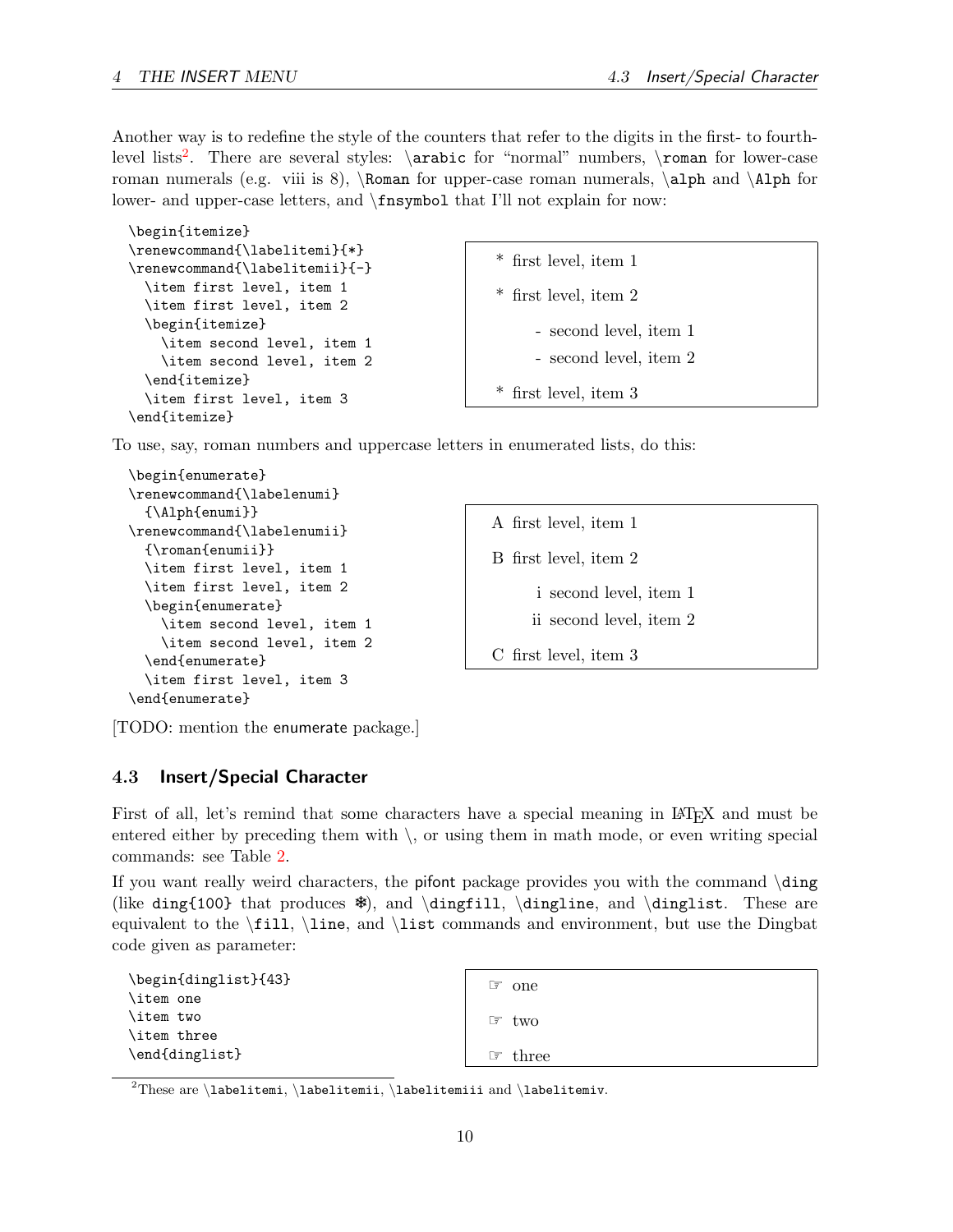| Character                 | <b>Character Sequence</b> |  |
|---------------------------|---------------------------|--|
| \$                        | \\$ or \textdollar        |  |
| $\&$                      | \&                        |  |
| %                         | \%                        |  |
|                           | \_ or \textunderscore     |  |
| { \} < >                  | \{ or \textbraceleft      |  |
|                           | \} or \textbraceright     |  |
|                           | \$<\$ or \textless        |  |
|                           | \$>\$ or \textgreater     |  |
|                           | \textbackslash            |  |
|                           | \textbar                  |  |
|                           | \textbullet               |  |
|                           | \textdaggerdbl            |  |
| $\frac{1}{1}$             | \textdagger               |  |
| $\overline{\P}$           | \textparagraph            |  |
|                           | \textsection              |  |
| $rac{S}{C}$               | \textcopyright            |  |
|                           | \textasciicircum          |  |
|                           | \textasciitilde           |  |
|                           | \$\sim\$                  |  |
| R                         | \textregistered           |  |
| $\widecheck{\mathrm{TM}}$ | \texttrademark            |  |
| $\mathbf{a}$              | \textordfeminine          |  |
| $\circ$                   | \textordmasculine         |  |

<span id="page-12-0"></span>Table 2: How to obtain some special characters.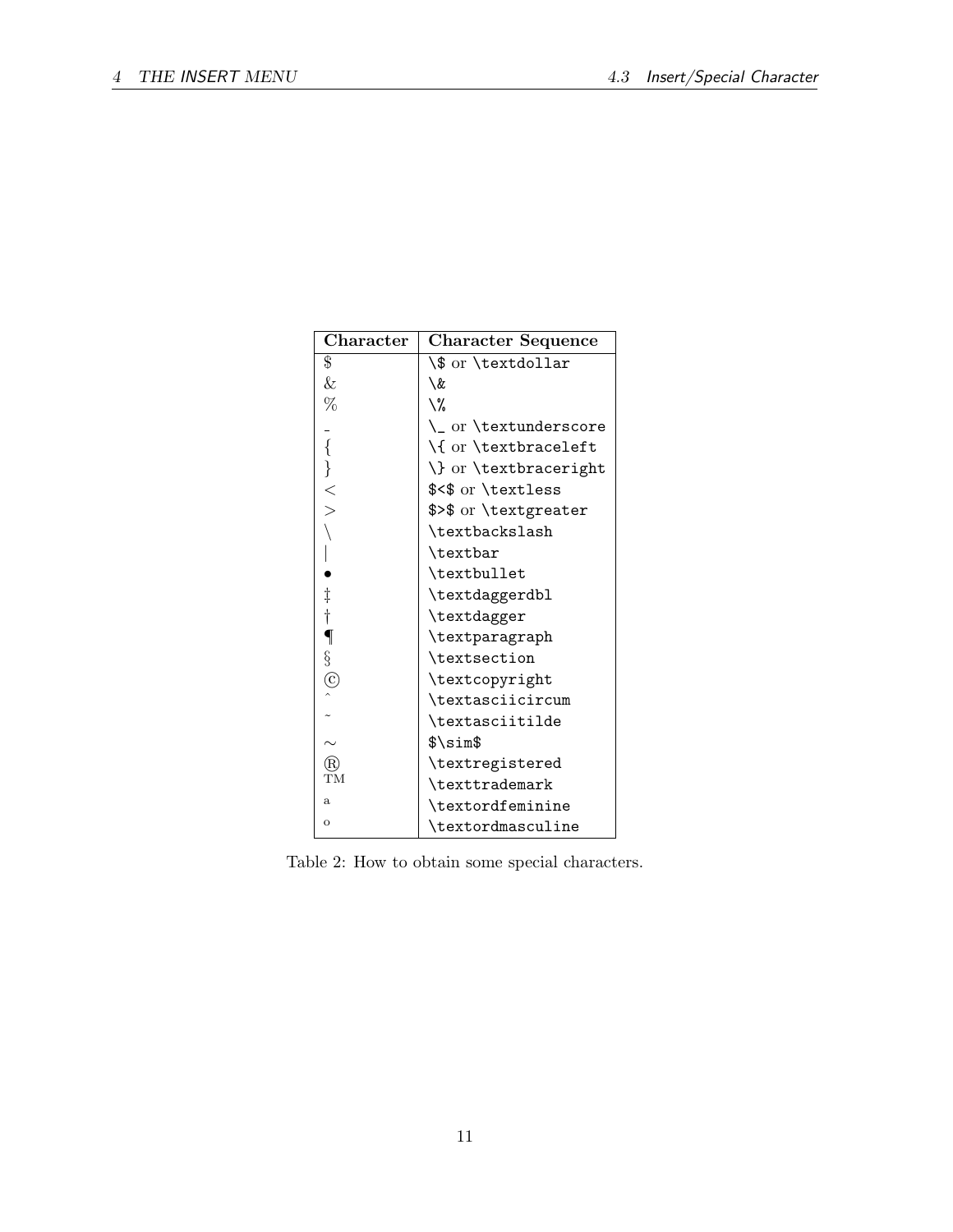| sk.  | \Snowflake         |
|------|--------------------|
| ⊠    | \Letter            |
| Ł    | \Lightning         |
| ပ္ပူ | \Mobilefone        |
| ≝    | <b>\Coffeecup</b>  |
| ⊛    | \Football          |
| ⊁    | \Cutright          |
| FAX  | \FAX               |
| Ð    | <b>\Faxmachine</b> |
| V)   | \Heart             |
| O    | \Smiley            |
| ∕ਨ∏ਨ | \Bicycle           |
|      | \Womanside         |
|      | \Womanfront        |
| ӽ    | \Capricorn         |
|      | \Bat               |
|      | \Womanface         |

<span id="page-13-2"></span>Table 3: Some marvosym characters.

Another nice variant is this:

| \begin{dingautolist}{172} | $\Phi$ one |
|---------------------------|------------|
| \item one                 |            |
| \item two                 | 2<br>two   |
| \item three               |            |
| \end{dingautolist}        | 3<br>three |

#### <span id="page-13-0"></span>4.3.1 The  $\in$  Sign

The marvosym package provides several fine characters, among which the Euro sign  $\epsilon$ . You obtain it with \EUR.

Other mouth-watering characters are shown in Table [3](#page-13-2). Look at marvosym's documentation for a complete list of characters; my favourite is  $\bigcirc$  (\Yingyang).

[TODO: add the Dingbat table.]

## <span id="page-13-1"></span>4.4 Insert/Formula

LATEX is particularly strong at doing math. To insert math symbols in the main text, you must enclose them in \$:

I like math:  $x^n + x^n \neq q$  $z^n \forall n \neq 2\$ is my favourite theorem.

I like math:  $x^n + x^n \neq z^n \forall n \neq 2$  is my favourite theorem.

The environments displaymath and equation typeset formulae aside from the text. The latter adds an equation number for later reference: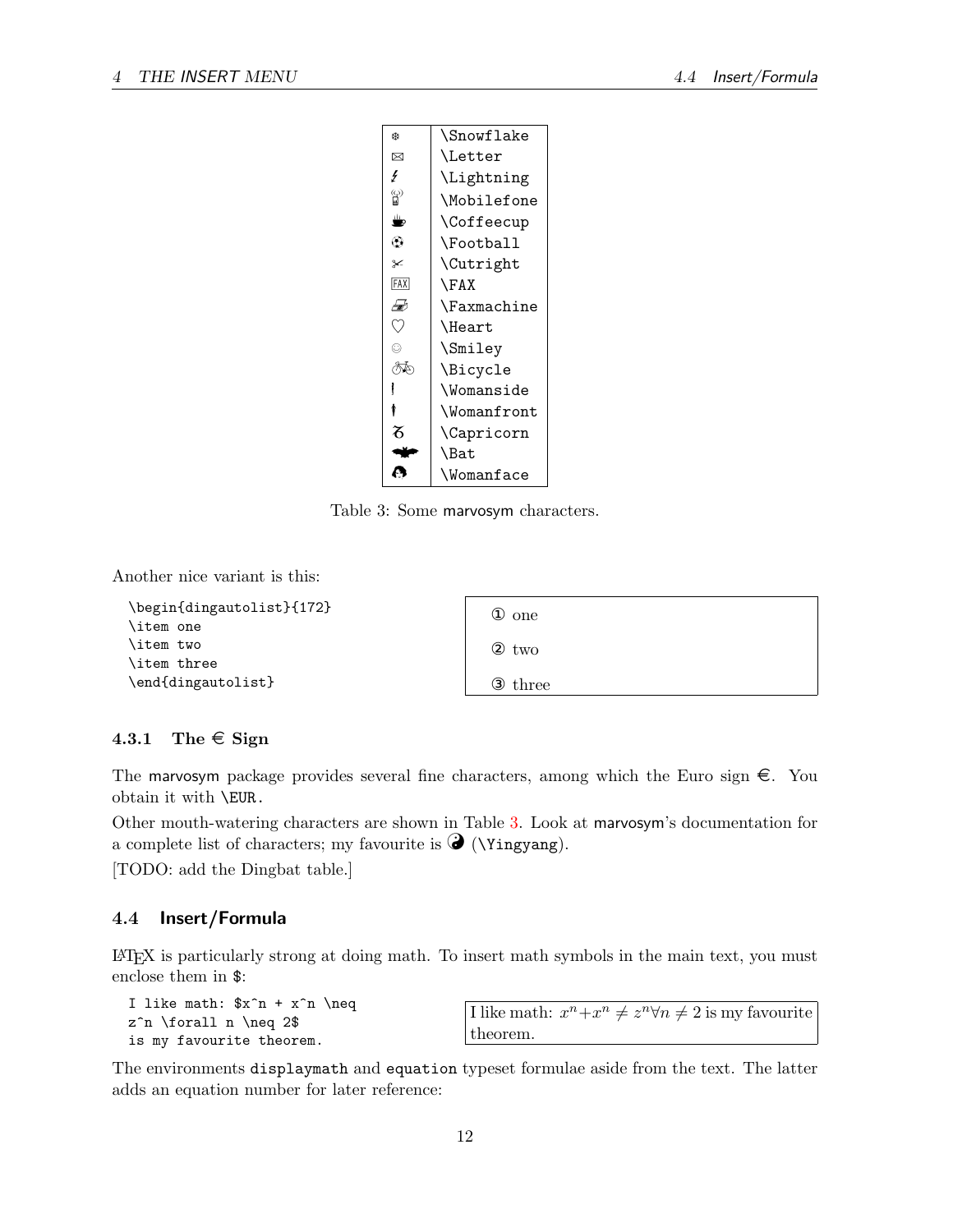Fermat's Last Theorem is defined as: \begin{equation}  $x^n + x^n \neq z^n$ \forall n \neq 2 \label{eq:fermat} \end{equation} Can you prove Eq.~\ref{eq:fermat}?

<span id="page-14-2"></span>Fermat's Last Theorem is defined as:  
\n
$$
x^{n} + x^{n} \neq z^{n} \forall n \neq 2
$$
\n(1)  
\nCan you prove Eq. 1?

### <span id="page-14-0"></span>4.5 Insert/Footnote

The command  $\footnotesize{\text{footnote}}$  [n]{footnote text} is all you need; the optional parameter [n] modifies the footnote number. To use a symbol instead of a number, redefine the counter associated with \footnote:

```
\renewcommand{\thefootnote}{foot}
This footnote\footnote
{I mean this one.}
says it all.
```
This [foot](#page-14-3)note<sup>foot</sup> says it all.

<span id="page-14-3"></span> $\mathrm{^{foot}I}$  mean this one.

For example, you can get footnote numbers in roman numerals, or replaced by nice symbols:

```
\renewcommand{\thefootnote}
{\Roman{footnote}}
This\footnote{the first.}
is the first footnote,
and this\footnote{the second.}
is the second.
\renewcommand{\thefootnote}
{\fnsymbol{footnote}}
The end.\footnote[8]{At last!}
```
<span id="page-14-6"></span><span id="page-14-5"></span><span id="page-14-4"></span>This<sup>[I](#page-14-4)</sup> is the first footnote, and this<sup>[II](#page-14-5)</sup> is the second. The end.[††](#page-14-6) <sup>I</sup>the first. <sup>II</sup>the second. ††At last!

Note the **\fnsymbol{footnote}** thing. It uses 9 symbols associated with the values 1...9 of the footnote counter:  $*$  †  $\frac{1}{2}$  § ¶  $\parallel$  \*\* ††  $\frac{1}{2}$ .

To make several references to the same footnote, don't write its number explicitly. Rather, do this:

```
This\footnote{the first.}
\newcounter{\myfootnote}
\setcounter{\myfootnote}
  {\value{footnote}}
and that\footnote{the second.}
are footnotes: please read note
\footnotemark
[\value{\myfootnote}] again.
```

|                          |  | $This1$ and this <sup>2</sup> are footnotes: please read |  |
|--------------------------|--|----------------------------------------------------------|--|
| note <sup>1</sup> again. |  |                                                          |  |

<span id="page-14-8"></span><span id="page-14-7"></span><sup>1</sup>the first. <sup>2</sup>the second.

## <span id="page-14-1"></span>4.6 Insert/Indices

Generating and inserting a table of contents, list of tables, and list of figures is a trivial task in LATEX. All you have to do is insert these lines before the first  $\setminus$  section or  $\setminus$  chapter of your document: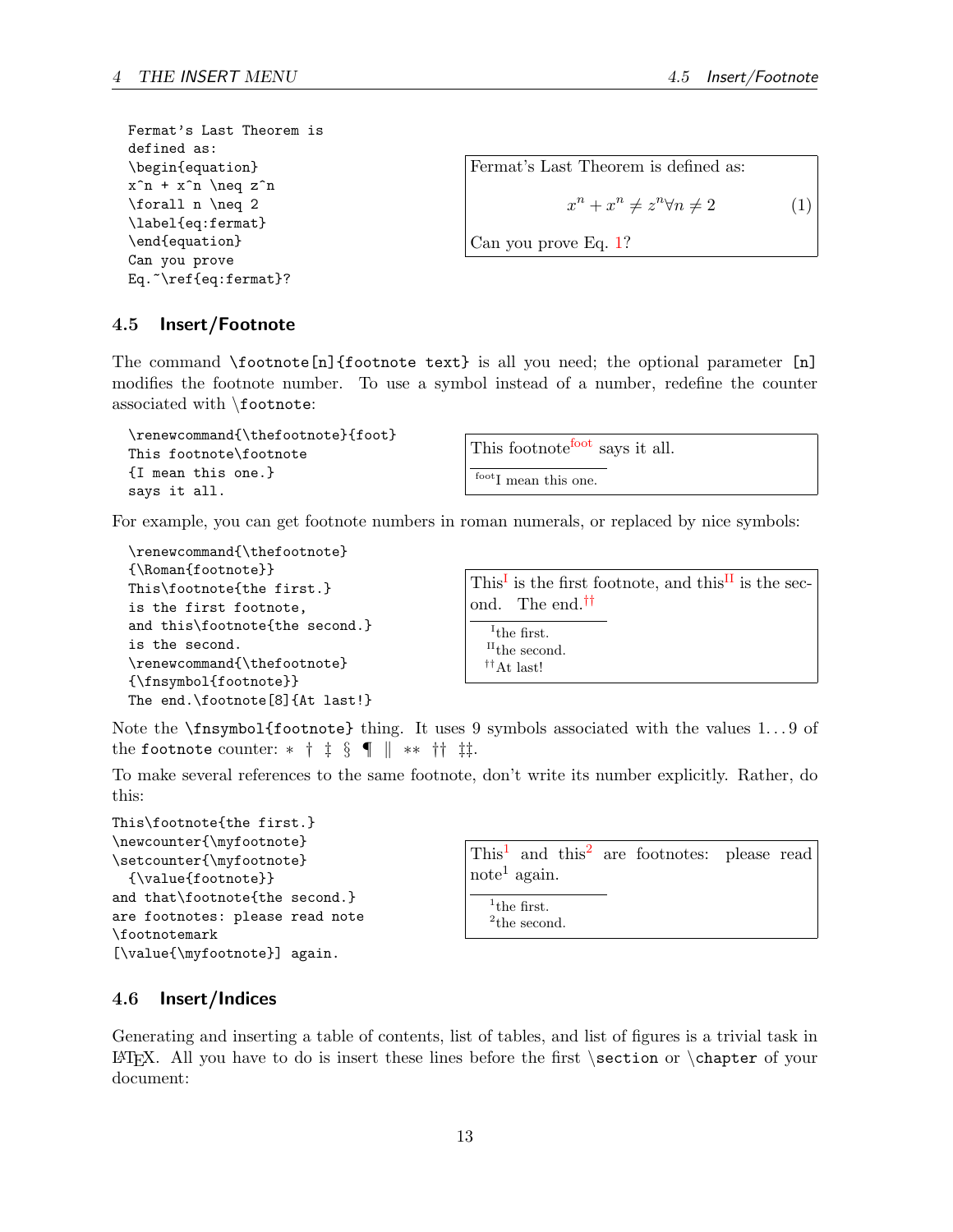\tableofcontents \listoffigures \listoftables

#### <span id="page-15-0"></span>4.7 Insert/Vertical and Horizontal Space

This entry doesn't actually exist in any word processor I know. This is in fact a limitation that LATEX fills in a very elegant way.

Space filling is used to center text horizontally, vertically, or both; this is a difficult task to perform with any word processor, and requires a lot of trial end error. Use a combination of  $\null$  or  $\epsilon$  to set fixed marks, followed by  $\triangleright$  ill and  $\hbox{fill}$  like in this example:

| one $\hbox{fill two}$<br>\vfill            | one  |       | two  |
|--------------------------------------------|------|-------|------|
| $\sim \hbox{hfill three}$<br>$\forall$ ill |      | three |      |
| four \hfill five<br>\null                  | four |       | five |

Normally, LATEX won't let you insert blank spaces at your will. However, if you do want to make your document look messy, use ~ to make a non-breakable space.

Also, use the command \hspace like in this example:

```
This is a \hspace{2cm}
2-cm-wide hole.
```

| 2-cm-wide hole.<br>This is a |
|------------------------------|
|------------------------------|

#### <span id="page-15-1"></span>4.8 Insert/Tabs

The tabbing environment provides a rough equivalent to the action of the TAB key. See this example:

| % let's set the tab positions                         |
|-------------------------------------------------------|
| ~ \hskip 1cm \= ~ \hskip 2cm \=                       |
| ~ \hskip 3cm \= \kill % discard text                  |
| Zero $\>$ One $\>$ Two $\>$ Three $\>$                |
| Zero $\&$ One $\&$ $\&$ Three $\&$ $\&$ $\&$ go right |
| Zero $\&$ Two $\&$ Three $\&$ $\&$ $\&$ go left       |
| Zero $\>$ One $\>$ Two $\>$                           |
| \pushtabs % save tab positions                        |
| new tab $1{\ldots}$ \= new tab 2 \\                   |
| new $\&$ tab $\&$                                     |
| \poptabs % restore tab positions                      |
| Zero $\>$ One $\>$ Two $\>$ Three $\>$                |

| Zero | <b>One</b> | Two                 | Three |
|------|------------|---------------------|-------|
| Zero | One        |                     | Three |
|      | Zero       | Two                 | Three |
| Zero | One        | Two                 |       |
|      |            | new tab 1 new tab 2 |       |
| new  |            | tab                 |       |
| Zero | One        | Two                 | Three |
|      |            |                     |       |

See also the tabular and table environments.

## <span id="page-15-2"></span>4.9 Insert/Cross Reference

The commands \label, \ref, and \pageref are all you need to insert labels in the text and do cross referencing. Labels usually have the prefix:suffix form, where prefix is one of the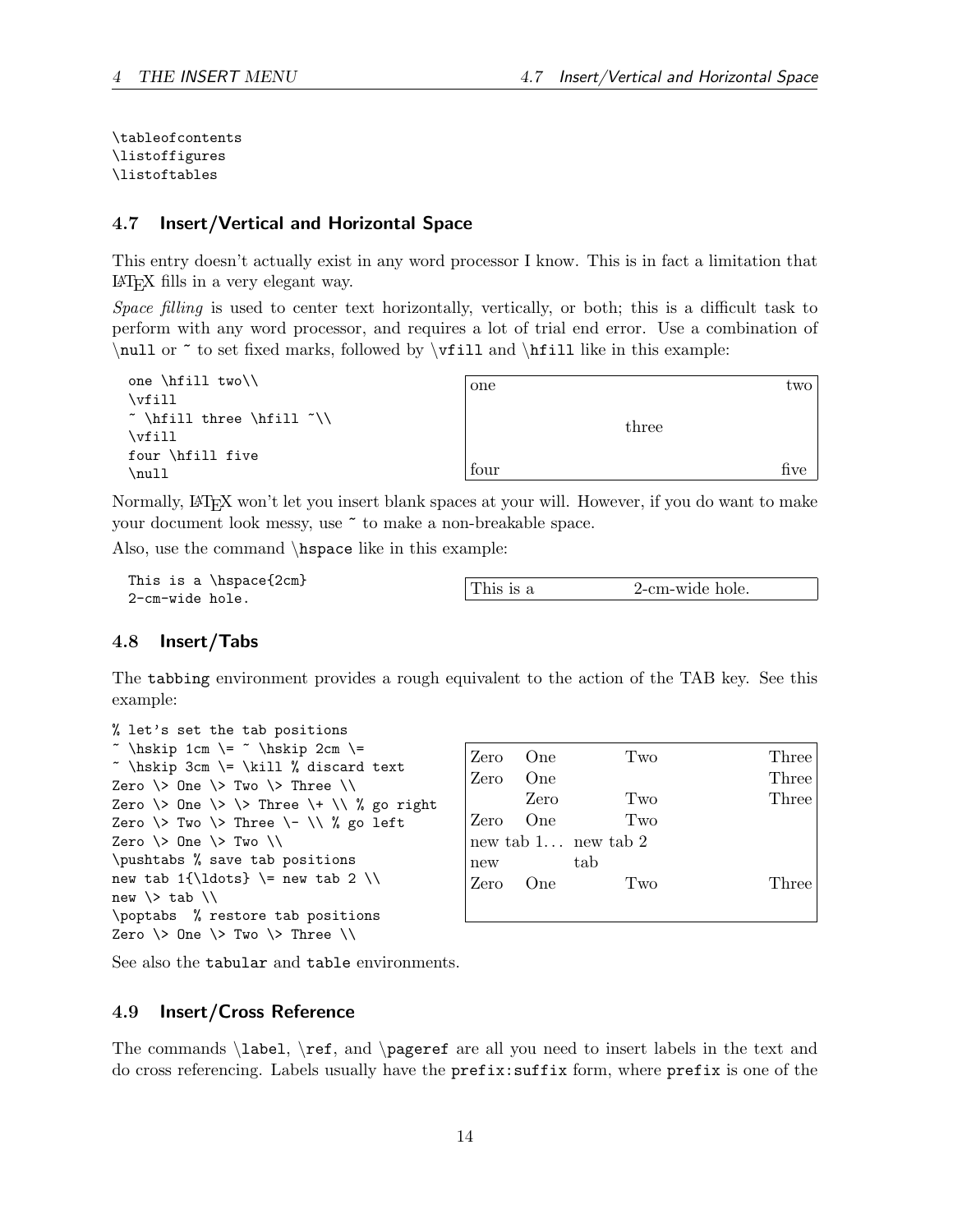following: cha for chapters, eq for equations, fig for figures, sec for (sub)sections, and tab for tables.

References to a page (section, table, figure, etc) number are done using  $\lambda$  and  $\ref$  as in this example:

```
\paragraph{Example.}
\label{par:example}
This paragraph appears
in Section~\ref{par:example}
on page \pageref{par:example}.
```
<span id="page-16-4"></span>Example. This paragraph appears in Section [4.9](#page-16-4) on page [15.](#page-16-4)

Of course, you may use your own prefixes. For example, take this enumerated list:

```
\begin{enumerate}
 \item{first step: skip to
  \ref{item:end} \label{item:start}}
  \item{another step (unreferenced)}
 \item{end: go back to
  \ref{item:start} \label{item:end}}
\end{enumerate}
```
<span id="page-16-6"></span>1. first step: skip to [3](#page-16-5)

- 2. another step (unreferenced)
- <span id="page-16-5"></span>3. end: go back to [1](#page-16-6)

## <span id="page-16-0"></span>4.10 Insert/Margin Notes

Very simple: use \marginpar{text}.

### <span id="page-16-1"></span>4.11 Insert/Frame

Let's imagine you want to typeset a poster: you'll need a way to put text and figures on fixed position on the page. Use the textpos package, as shown in the example listed in Figure [7](#page-37-0) (see Appendix [A](#page-34-0)).

## <span id="page-16-2"></span>4.12 Insert/Figure

(The reference guide for graphic inclusion in LAT<sub>EX</sub> is "Using Imported Graphics in LAT<sub>E</sub>X2e", a.k.a. epslatex.ps.)

A "figure" can be not only a picture, but also a portion of text, a table, etc. that you enclose in a figure environment. This is an example:

```
\begin{figure}[htbp]
% [htbp] specifies the
% preferred placement: here, top,
% bottom, or separate page.
  \begin{center}
  \texttt{=8-)}
  \end{center}
  \caption{A smiley representing
  the author of this guide.}
  \label{fig:mysmiley}
\end{figure}
```
<span id="page-16-3"></span>=8-)

Figure 1: A smiley representing the author of this guide.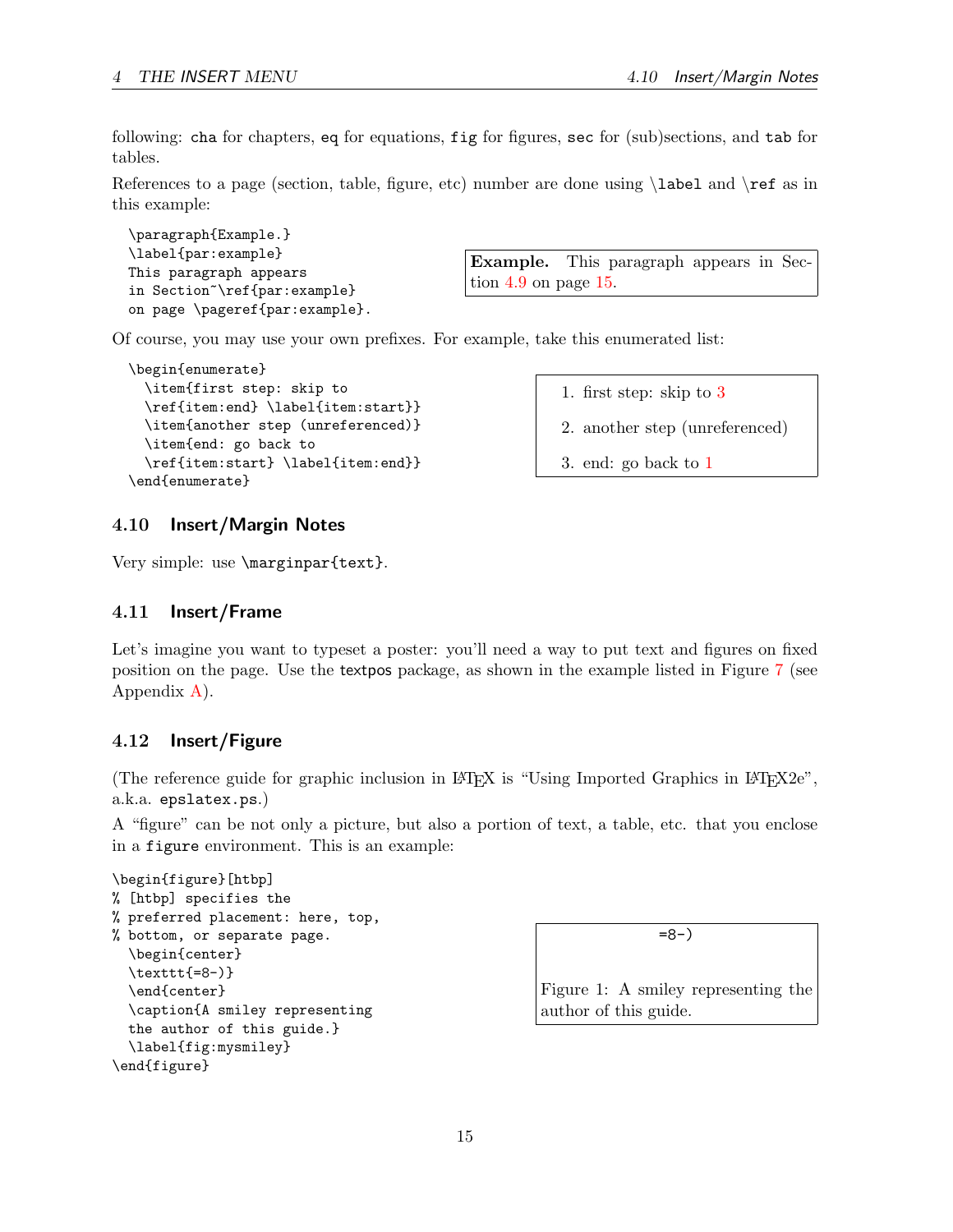Please note that figures are not guaranteed to appear exactly where you write the code! In  $\vert$  Note fact, the main difference with word processors is that figures don't have a fixed placement; they "float" to the optimal position that LATEX finds for them. So, the text shouldn't refer to a figure like "the figure below" or "the figure above"; rather, use "see Figure"\ref{fig:label}".

Owing to this property, figures and tables are called floats. If you do need to position a float exactly, use the here package that provides an optional placement argument H.

Given a picture in Encapsulated POSTSCRIPT (.eps) format, you insert it in a L<sup>AT</sup>FX source file using the graphicx package and commands like those shown in Figure [2](#page-17-0).





<span id="page-17-0"></span>Figure 2: A Gnuplot graph.

Graphic inclusion only works with .eps. There are several packages that convert common graphic formats like .jpg, .gif, .png etc. to .eps: one of the finest is ImageMagik ([http:](http://www.imagemagik.org) [//www.imagemagik.org](http://www.imagemagik.org)), freely available for many platforms. Besides, there's a utility that wraps .jpg files producing very compact .eps files: it's called jpeg2ps ([http://www.pdflib.](http://www.pdflib.com/jpeg2ps/index.html) [com/jpeg2ps/index.html](http://www.pdflib.com/jpeg2ps/index.html)).

If you use PDFLATEX, you must convert your pictures to  $.$  pdf with the command epstopdf and Warning modify the source accordingly! If you wish to make both .pdf and .ps from the same source file, include these commands:

```
% define the variable \ifpdf
\newif\ifpdf
\ifx\pdfoutput\undefined
  \pdffalse
\else
  \pdfoutput=1
  \pdftrue
\fi
...
% include the right options
\ifpdf
  \usepackage[pdftex]{graphicx}
  \pdfcompresslevel=9
\else
  \usepackage{graphicx}
\fi
```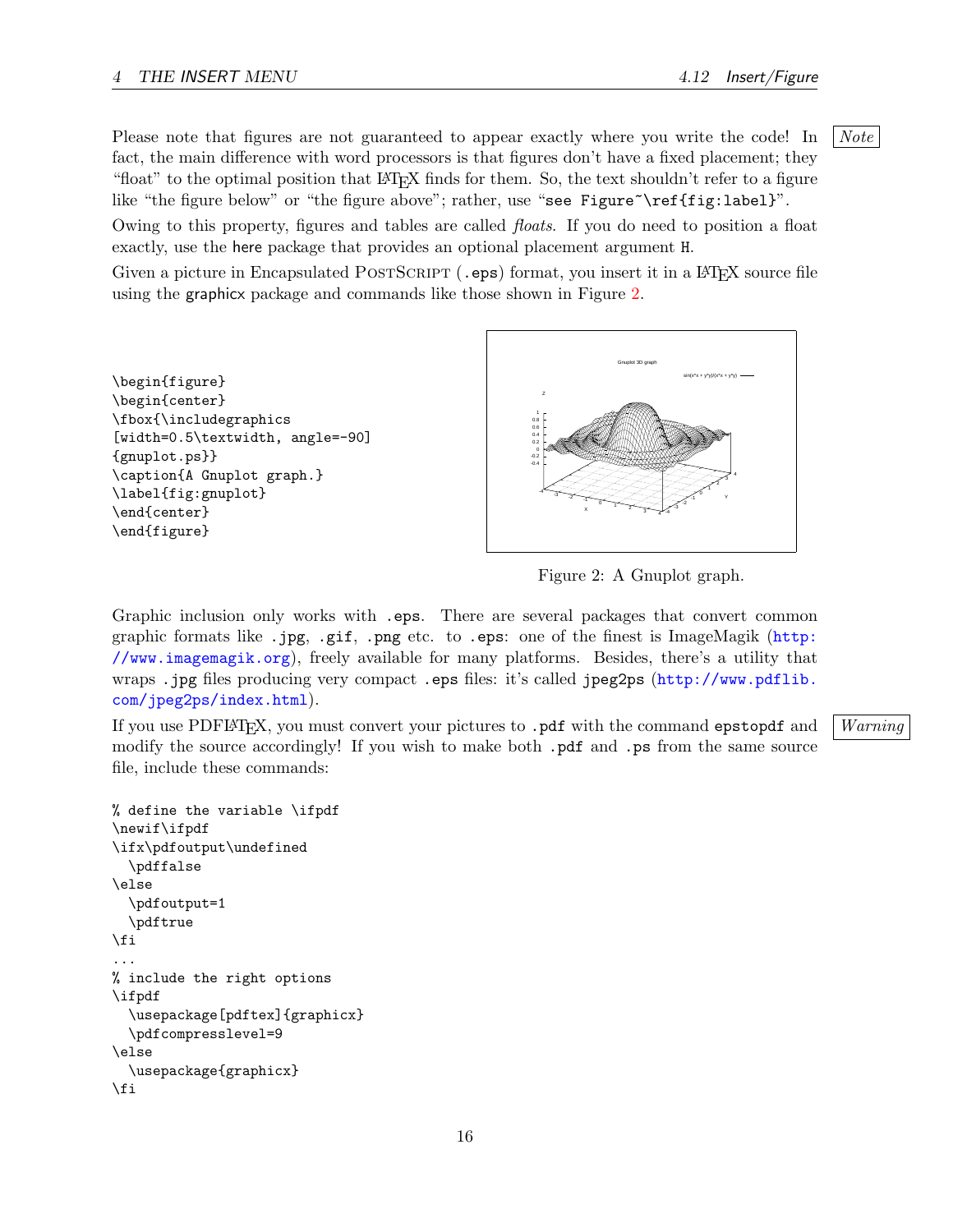```
...
% include the right graphic file
\ifpdf
  \includegraphics{file.pdf}
\else
  \includegraphics{file.eps}
\fi
```
[TODO: mention wrapfig]

If you have more than 18 figures without text between them, you'll get the "Too many unpro- Warning cessed floats" LAT<sub>E</sub>X error. The quickest solution to this problem<sup>[3](#page-18-1)</sup> is to put \clearpage after three–four figures.

#### <span id="page-18-0"></span>4.13 Insert/Shapes

There is a picture environment whithin which you use commands like  $\circle$ ,  $\oval$  and so on. In my opinion, drawing pictures without a graphical environment is just too hard, and picture has several limitations too. It's much better to use the epic and eepic packages (include them in that order), together with the drawing program Xfig (<http://www.xfig.org>). It's only available for Unix.

Xfig looks ugly, but is very powerful. One of its greatest advantages is that it exports drawings in several formats, among which eepic macros; these, in turn, make very compact POSTSCRIPT files. Another bonus is that text objects will be rendered by LAT<sub>EX</sub> if their "special flag" field is set, letting you enter ordinary LAT<sub>EX</sub> formulae and symbols in drawings.

So, let's suppose you made a drawing called small.fig. Select File/Export. . . and choose "La-TeX picture + eepic macros" from the Language menu. You'll obtain another file, small.eepic. To include the drawing in a document:



Unfortunately, eepic doesn't work with pdflatex. As an alternative, you should export the drawing as "Combined PS/LaTeX (both parts)". You'll get two files, small.pstex and small.pstex\_t. Rename the latter to small.tex and edit it to insert these lines at the top:

```
\documentclass{article}
\usepackage{graphicx}
\pagestyle{empty}
\begin{document}
```
and this line at the bottom:

<span id="page-18-1"></span><sup>&</sup>lt;sup>3</sup> not necessarily the best solution, though.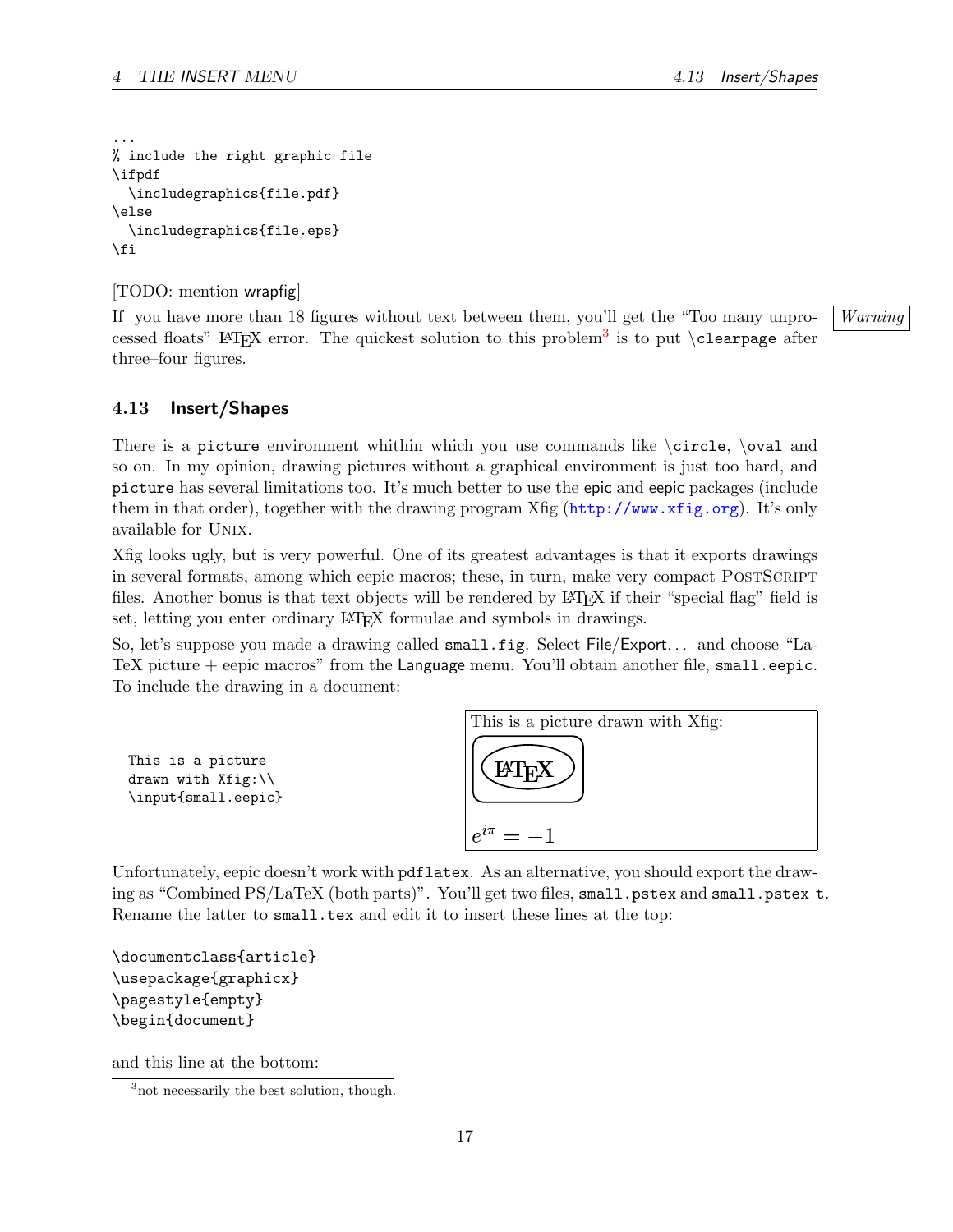\end{document}

Compile it as usual, convert the .**ps** to .**eps** and include it as explained in [4.12.](#page-16-2) [TODO: mention pstrick and give some examples.]

## <span id="page-19-0"></span>4.14 Insert/Line

Draw lines of any lenght and thickness with \rule:

```
This is a page-wide
rule:\\
\rule{\linewidth}{1pt}
but this one is shorter
and thicker:\\
\rule{2cm}{2mm}
```
This is a page-wide rule:

but this one is shorter and thicker:

Another interesting "line" is that made of dots (\dotfill), often used to relate things. This is how it's done:

Total price \dotfill \EUR~10 Total price . . . . . . . . . . . . . . . . . . . . . . . . . . . . . ¤ 10

## <span id="page-19-1"></span>4.15 Insert/Hyperlink

The url package lets you write URLs and have them hyphenated correctly. Used together with the package hyperref and dvipdf or pdflatex, url lets you make browseable .pdf documents! For example, this document uses this declaration:

\usepackage[colorlinks,urlcolor=blue]{hyperref}

## <span id="page-19-2"></span>4.16 Insert/Comment

This is done inserting % before each line, or by using the package comment that provides the environment of the same name.

## <span id="page-19-3"></span>5 The Format Menu

In general, the main format properties of a document are set with parameters in \documentclass: default font size (10, 11, or 12pt), paper (a4paper, a5paper, b5paper, letterpaper, legalpaper, executivepaper), and orientation (portrait, landscape). For example,

```
\documentclass[a5paper,landscape,12pt]{article}
```
Alternative font sizes can be specified as explained in Section [5.2.1](#page-21-0).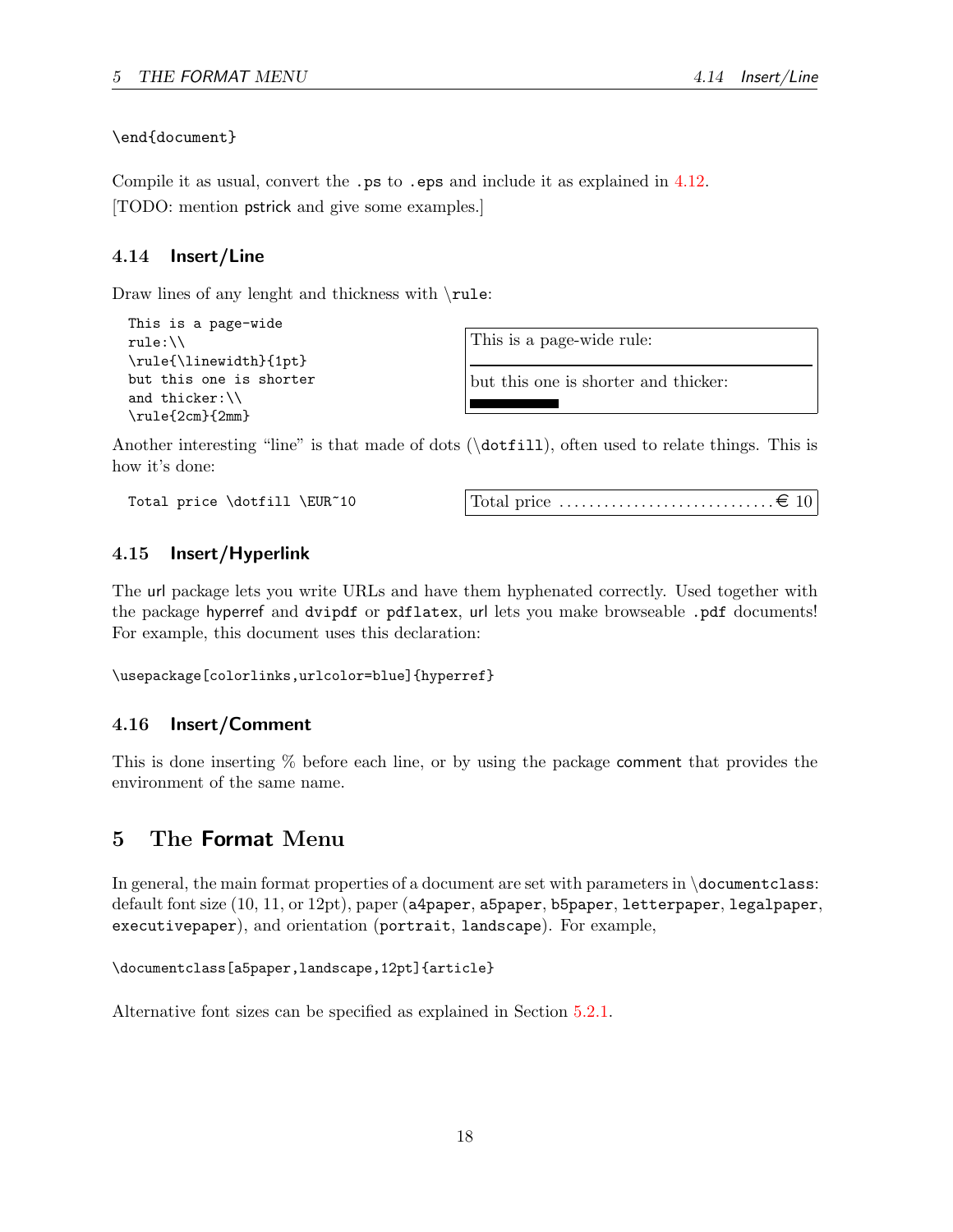## <span id="page-20-0"></span>5.1 Format/Line Spacing

The T<sub>E</sub>X command \baselinestretch{amount} alters the default spacing between lines. For example,

\baselinestretch 7 mm

Alternatively, use the package doublespace or setspace (they are equivalent) that provides the environments singlespace, onehalfspace, and doublespace.

## <span id="page-20-1"></span>5.2 Format/Character

| Text attribute               | Environment form | Example                                                                                                          |
|------------------------------|------------------|------------------------------------------------------------------------------------------------------------------|
| $\texttt{textnormal}$        | textnormal       | main document font                                                                                               |
| $\texttt{textrm}$            | rmfamily         | roman                                                                                                            |
| $\texttt{textit}$            | itshape          | italics                                                                                                          |
| $\text{\scriptsize\char'42}$ | n/a              | emphasis                                                                                                         |
| \textmd                      | mdseries         | medium weight (default)                                                                                          |
| \textbf                      | bfseries         | boldface                                                                                                         |
| $\text{textup}$              | upshape          | upright (default)                                                                                                |
| $\texttt{textsl}$            | slshape          | slanted                                                                                                          |
| $\text{textsf}$              | sffamily         | sans serif                                                                                                       |
| \textsc                      | scshape          | SMALL CAPS                                                                                                       |
| \texttt                      | ttfamily         | typewriter                                                                                                       |
| $\lq$ underline              | underline        | underline                                                                                                        |
| textsuperscript              | n/a              | this is superscript                                                                                              |
| $\n{\mathbf{m}}$             | n/a              | $x^n + x^n \neq z^n \forall n \neq 2$                                                                            |
| $\mathcal{L}$                | n/a              | $\mathbf{x}^{\mathbf{n}}+\mathbf{x}^{\mathbf{n}} \neq \mathbf{z}^{\mathbf{n}}\forall \mathbf{n} \neq \mathbf{2}$ |
| $\mathbf{$                   | n/a              | $x^n + x^n \neq z^n \forall n \neq 2$                                                                            |
| mathtt                       | n/a              | $x^n + x^n \neq z^n \forall n \neq 2$                                                                            |
| mathit                       | n/a              | $x^n + x^n \neq z^n \forall n \neq 2$                                                                            |
| $\mathbb{$                   | n/a              | $x^n + x^n \neq z^n \forall n \neq 2$                                                                            |
| mathcal                      | n/a              | $\hat{g}$ + $\hat{g}$ $\neq$ $\downarrow$ $\forall$ $\neq$ $\in$                                                 |

Standard character properties are listed in Table [4,](#page-20-2) font sizes in Table [5](#page-21-2).

<span id="page-20-2"></span>Table 4: Font attributes.

Please note the difference between italics and emphasised text. For example, this portion of text is typeset in italics, and these words are emphasised in upright. As you can see,  $\epsilon$  is a logical command rather than a strictly typographic one.

Also, please note that underscript is normally used in math mode only. The trick to use it in normal text is this:

this is this is<br>\$\_{\mbox{\footnotesize{subscript}}}\$ this is subscript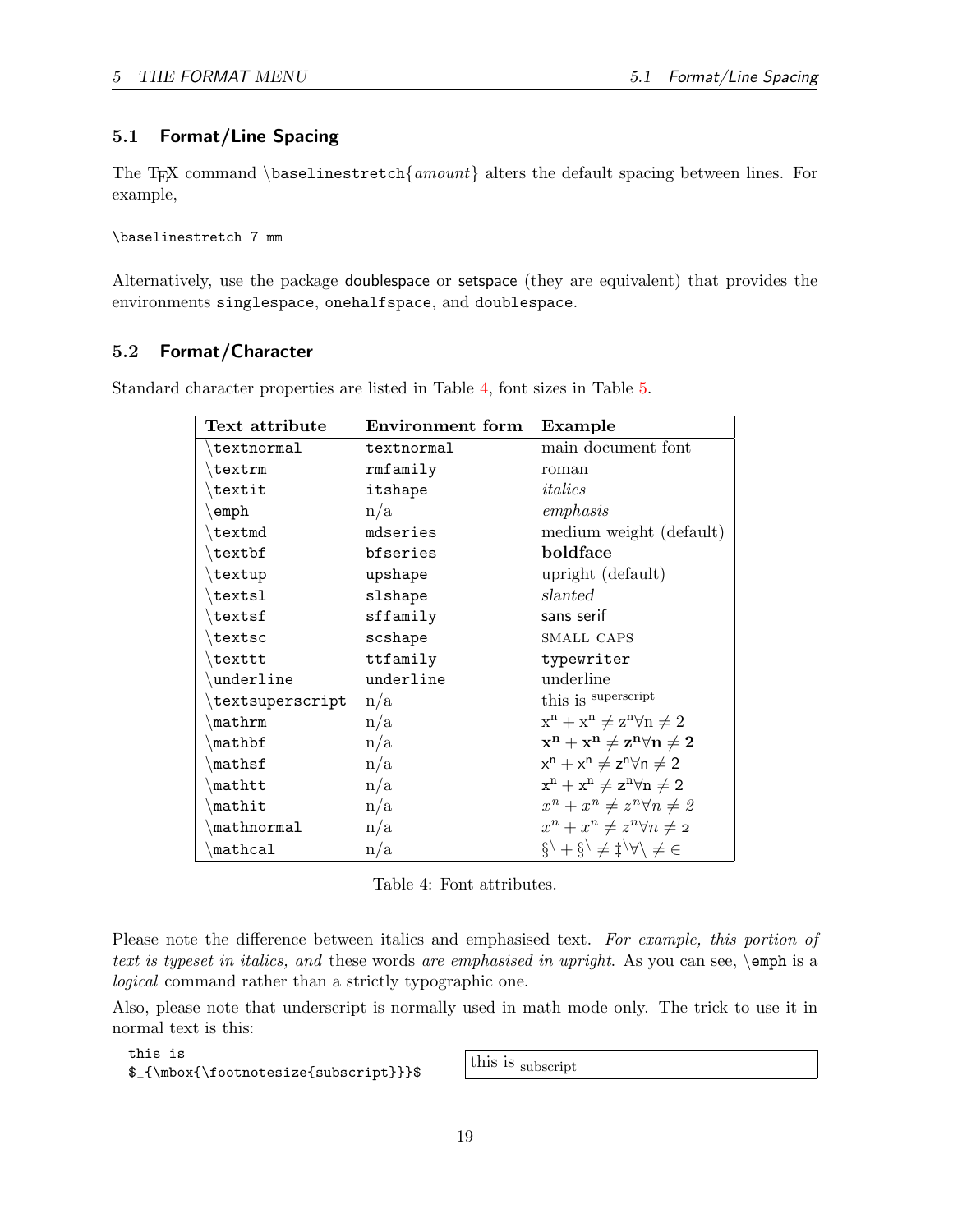| Font size    | Example     |  |  |
|--------------|-------------|--|--|
| tiny         | sample text |  |  |
| scriptsize   | sample text |  |  |
| footnotesize | sample text |  |  |
| small        | sample text |  |  |
| normalsize   | sample text |  |  |
| large        | sample text |  |  |
| Large        | sample text |  |  |
| LARGE        | sample text |  |  |
| huge         | sample text |  |  |
| Huge         | sample text |  |  |

<span id="page-21-2"></span>Table 5: Font sizes

#### <span id="page-21-0"></span>5.2.1 Format/Character Size

If the standard font sizes aren't enough for you, the package extsizes may be handy. It provides "extended" versions of the standard document classes, with support for sizes 8—12, 14, 17, and 20 pt.

For example, let's suppose you want to typeset an article using a 17 pt font. You'll use this document preamble:

#### \documentclass[17pt]{extarticle}

Another way to get big fonts is to use the package type1cm, which provides commands like the following:

\fontsize{72pt}{72pt}\selectfont No Smoking

Parameters are font size and baseline. Yet another approach is this:



#### <span id="page-21-1"></span>5.2.2 Format/Character Font

LATEX uses its own fonts, automatically generated when needed by the Metafont subsystem. This ensures portability and yields very good results. However, many of us are accustomed to other fonts: Times, Helvetica, Sans Serif. . .

Fortunately, LATEX can use POSTSCRIPT fonts. Try using one of the following packages: avant, avangar, bookman, chancery, charter, courier, helvet, helvetic, ncntrsbk, newcent, palatcm, palatino, pifont, times, utopia, zapfchan. Insert \usepackage{times} and enjoy the result, but beware: LAT<sub>EX</sub> handling of maths wasn't designed for POSTSCRIPT fonts!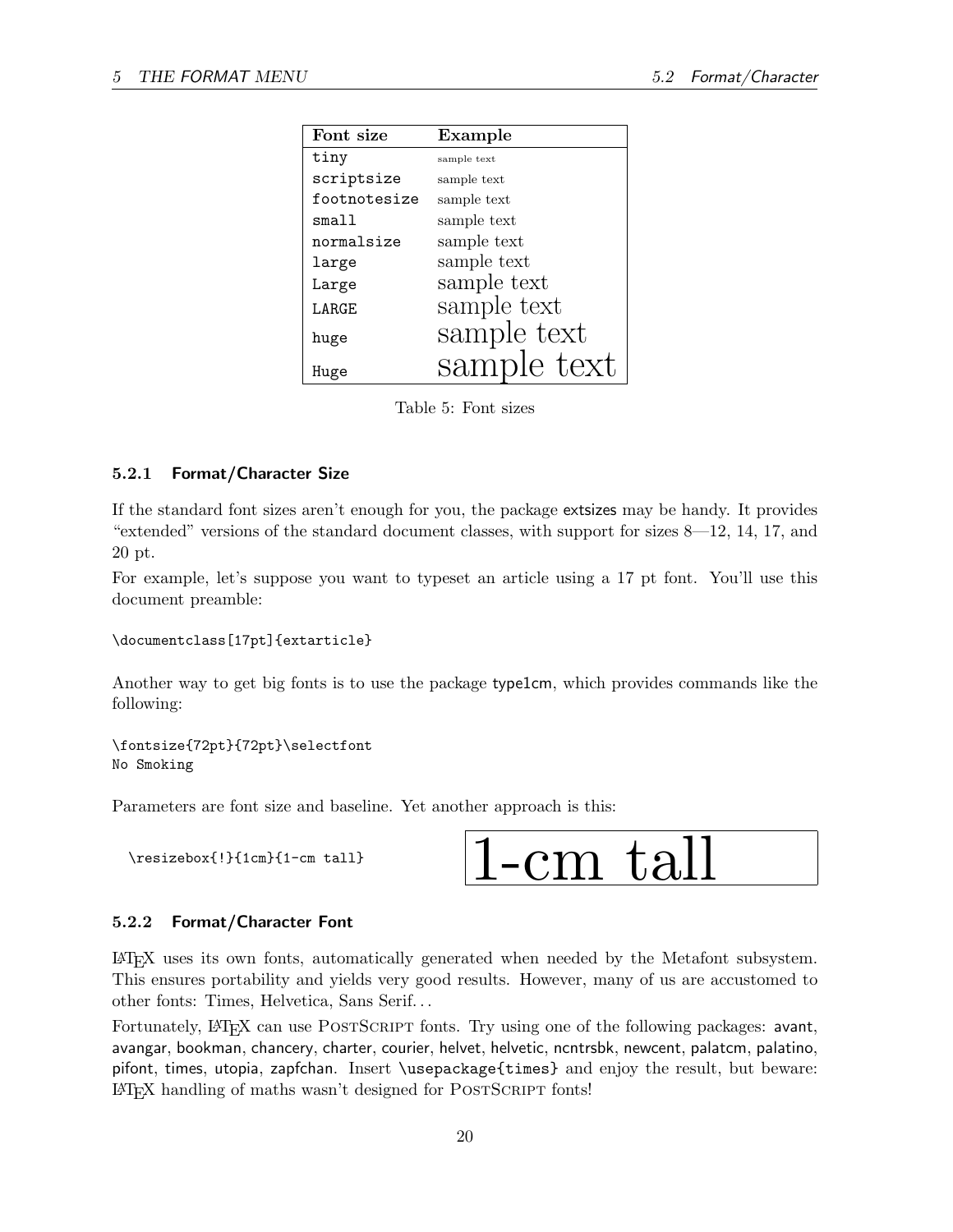| Family | Name                       |
|--------|----------------------------|
| cmr    | Computer Modern Roman      |
| cmsS   | Computer Modern Sans Serif |
| cmt.t. | Computer Modern Typewriter |
| pag    | Avantgarde                 |
| pbk    | Bookman                    |
| phy    | Helvetica                  |
| pnc    | New Century Schoolbook     |
| ppl    | Palatino                   |
| ptm    | Times                      |
| pcr    | Courier                    |

<span id="page-22-0"></span>Table 6: Common font families.

The packages above set the font for the whole document. To use a POSTSCRIPT font for a region of text only, specify the font family like in the example below. Common font families are listed in Table [6](#page-22-0). Beware, some font shapes may be unavailable on some systems! Varning

This is Computer Modern Roman, {\fontfamily{phv}\selectfont this is Helvetica!}

This is Computer Modern Roman, this is Helvetica!

Yet another possibility is replacing a standard LAT<sub>EX</sub> font with a POSTSCRIPT one: for example, you may want to use Avantgarde whenever Computer Modern Sans Serif would appear. These commands can be renewed as in the example below:

- \rmdefault (roman)
- \sfdefault (sans serif)
- \ttdefault (typewriter)
- \bfdefault (boldface)
- \mddefault (medium)
- \itdefault (italics)
- \sldefault (slanted)
- \scdefault (small caps)
- \updefault (upright)

% Avantgarde replaces sans serif \renewcommand{\sfdefault}{pag}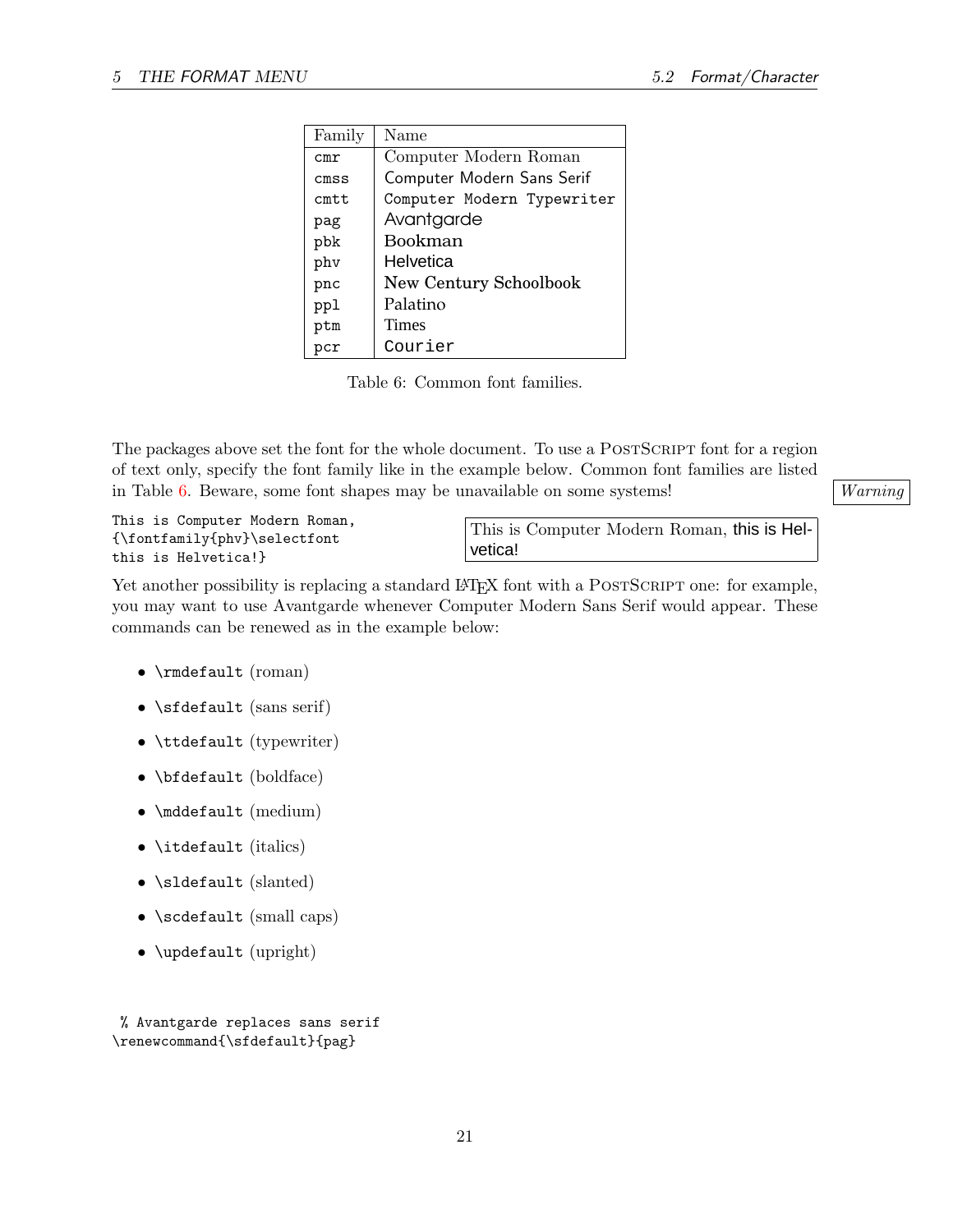#### <span id="page-23-0"></span>5.2.3 Format/Character Colour

You can colour words using the package color and appropriate commands. Predefined colours are black, white, red, green, blue, cyan, magenta, and yellow; you can also define your own.

```
\textcolor{red}{This is red.}\\
\color{blue}
This text is blue!\\
So is this. Let's change.\\
\definecolor{mygreen}
{rgb}(0.1,1,0.1)\color{mygreen}
This is my shade of green!\setminus\setminus\color{black}
\colorbox{cyan}{A cyan box}\\
\fcolorbox{blue}{green}
{A green box in a blue frame}
```
This is red. This text is blue! So is this. Let's change. This is my shade of green! A cyan box A green box in a blue frame

Moreover, the command \pagecolor lets you specify... guess what?

#### <span id="page-23-1"></span>5.3 Format/Paragraph

Let's remind what a paragraph is according to LAT<sub>EX</sub>: a portion of text that either ends with \\, or is followed by a blank line.

environments are LAT<sub>EX</sub>'s way of specifying properties like text alignment or font selection for a given portion of text. It's like selecting text with the mouse, then choosing the property you wish from a menu or clicking on a button. Another way is to enclose the text in brackets.

Environments have this general form:

```
\begin{environment}
...text goes here...
\end{environment}
```
For example, if you want to center a paragraph you'll use the center environment:

```
\begin{center}
this text is centered
\end{center}
```
this text is centered

Standard environments are listed in Table [7](#page-24-0). In the following sections, I'll show you what to use and when.

#### <span id="page-23-2"></span>5.3.1 Format/Paragraph Horizontal Alignment

By default, the text is justified. To get left–aligned, right–aligned or centered text, use the flushleft, flushright and center environments. The commands \raggedleft, \raggedright, and \centering are equivalent to their correspondent environments, but they do not start a new paragraph.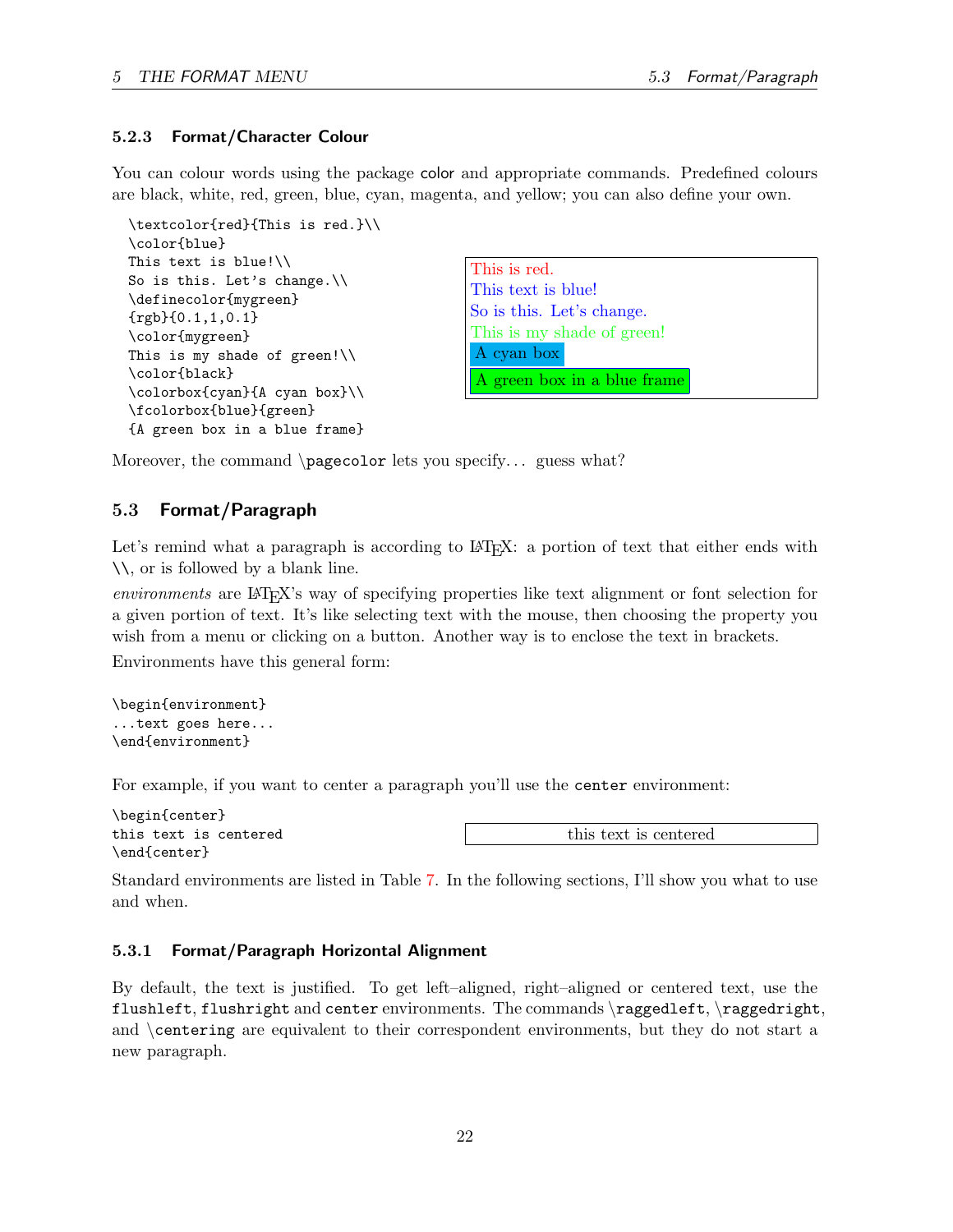| Environment     | Purpose                                            |
|-----------------|----------------------------------------------------|
| array           | Math arrays                                        |
| center          | Centered lines                                     |
| description     | Labelled lists                                     |
| enumerate       | Numbered lists                                     |
| eqnarray        | Sequence of aligned equations                      |
| equation        | Displayed equation                                 |
| figure          | Floating figures                                   |
| flushleft       | Flushed left lines                                 |
| flushright      | Flushed right lines                                |
| itemize         | <b>Bulleted</b> lists                              |
| letter          | Letters                                            |
| list            | Generic list environment                           |
| minipage        | Miniature page                                     |
| picture         | Picture with text, arrows, lines and circles       |
| quotation       | Indented environment with paragraph indentation    |
| quote           | Indented environment with no paragraph indentation |
| tabbing         | Align text arbitrarily                             |
| table           | Floating tables                                    |
| tabular         | Align text in columns                              |
| thebibliography | Bibliography or reference list                     |
| theorem         | Theorems, lemmas, etc                              |
| titlepage       | For hand crafted title pages                       |
| verbatim        | Simulating typed input                             |
| verse           | For poetry and other things                        |

<span id="page-24-0"></span>Table 7: Standard  $\LaTeX{}$  environments.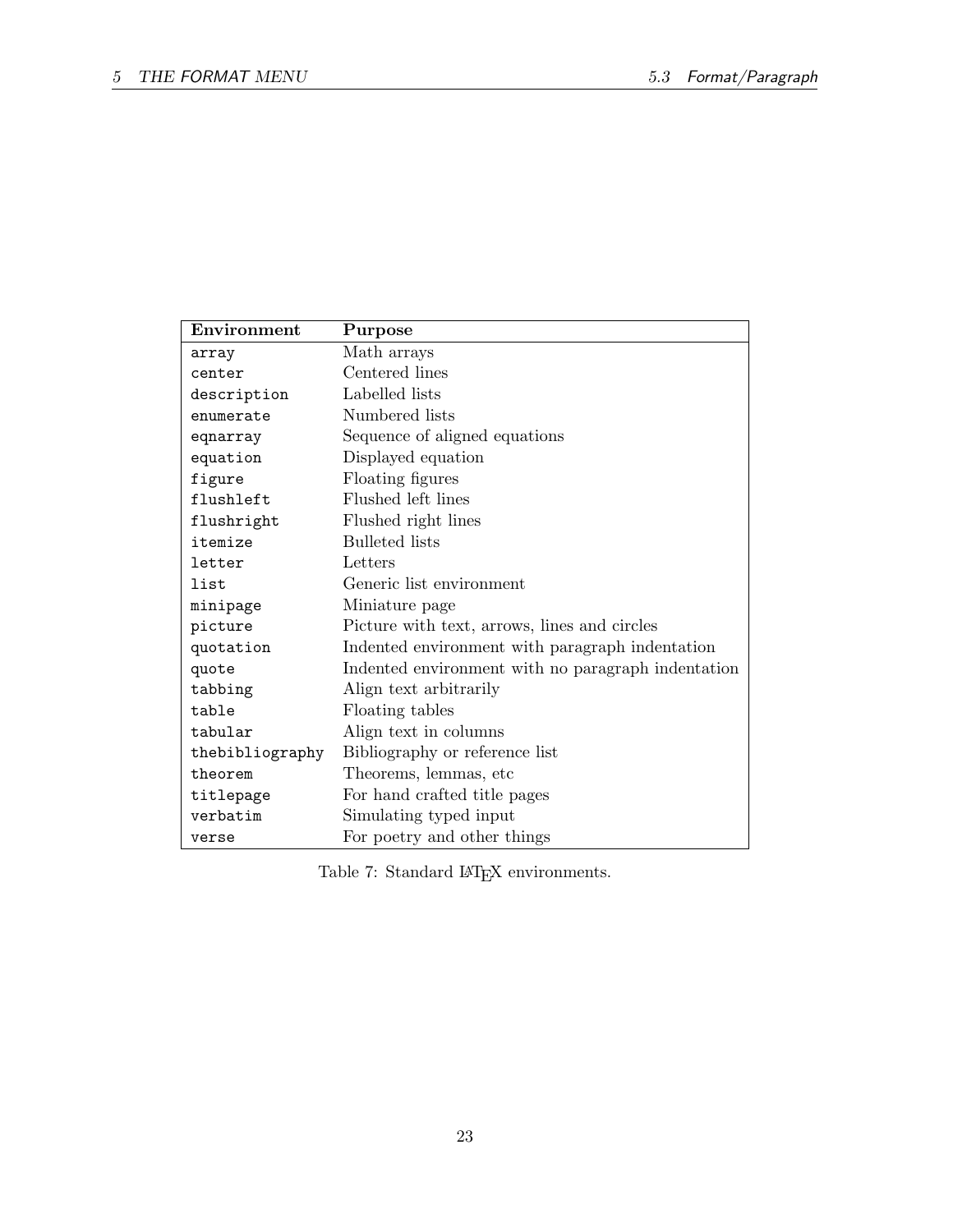#### <span id="page-25-0"></span>5.3.2 Format/Paragraph Vertical Alignment

The way paragraphs are separated is often puzzling to word processor users. Empty lines | Warning and multiple spaces are treated like a single empty line or space. The commands  $\small{\textsf{smallskip}}$ \medskip, and \bigskip provide a bit of space between paragraphs.

If you need more space, use the command  $\varepsilon$  | like in this example:

```
These paragraphs will be
separated by 1.3 cm:\\
\vskip 1.3cm
there is a 1.3 cm gap above me.
```
These paragraphs will be separated by 1.3 cm:

there is a 1.3 cm gap above me.

Note that \vskip only works between paragraphs. What if you wanted to start a page after an additional margin of, say, 1.5 cm? You'll have to set a "mark" in the text:

```
\null
\vskip 1.3 cm
This text comes after 1.3 cm...
```
This text comes after 1.3 cm...

Finally, the command \vfill is used to add empty lines between two paragraphs so that the second paragraph goes exactly to the bottom of the page. For example,

This appears at the top of the page{\ldots} \vfill {\ldots}and this at the bottom. This appears at the top of the page...

. . . and this at the bottom.

#### <span id="page-25-1"></span>5.3.3 Format/Paragraph Margins

Normally, the margins are set for the whole document as seen in Section [2.5.](#page-7-3) Redefining them for a section of text will not work: if you want to set a paragraph's margins, you'll have to create a new environment like in the following example:

```
\newenvironment{margins}[2]
{
 \begin{list}{} {
    \setlength{\leftmargin}{#1}
    \setlength{\rightmargin}{#2}
 } \item }
{\end{list}}
```
Then you will use the new environment: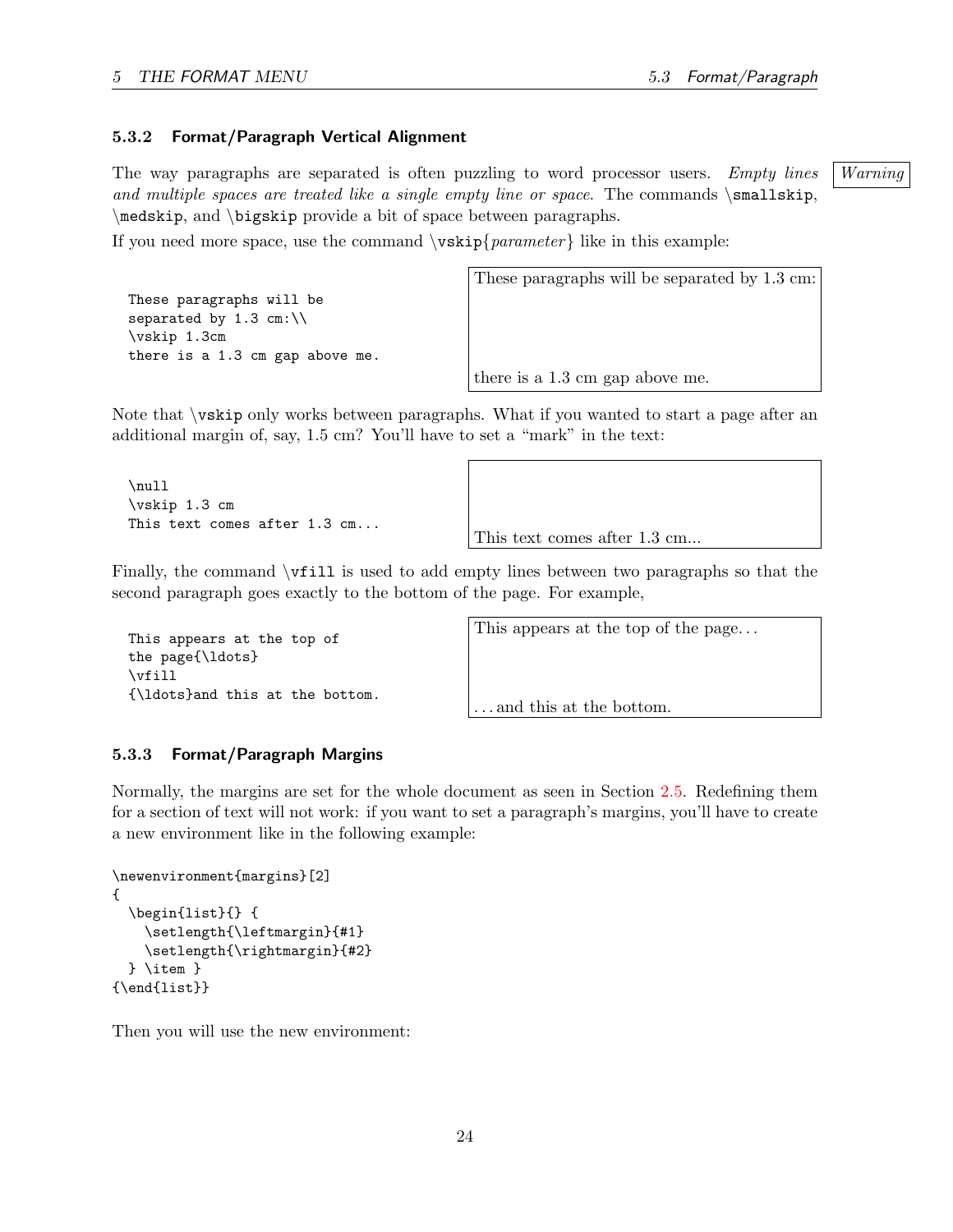```
As you can see, this paragraph
has normal margins.
\begin{margins}{0.5cm}{1cm}
But please note that this
paragraph has custom margins.
\end{margins}
```
As you can see, this paragraph has normal margins.

But please note that this paragraph has custom margins.

#### <span id="page-26-0"></span>5.3.4 Format/Paragraph Indentation

To set the amount of indentation of the first line of a paragraph, use the command \parindent. In the following example, we set a 1-cm indentation:

\setlength{\parindent}{1cm}

The commands \indent and \noindent allow/disallow indentation on the following paragraph. Finally, the distance between paragraphs is set by  $\parrow$ parskip:

\setlength{\parskip}{3pt}

#### <span id="page-26-1"></span>5.4 Format/Paragraph Border and Shade

To get framed (bordered) paragraphs or words, you have the choice of using the framed package or the \parbox command. The package calc is required in the latter case.

This is the simplest method, using framed:

```
\setlength{\FrameRule}{2pt}
\setlength{\FrameSep}{5pt}
\begin{framed}
 this is a framed paragraph!
\end{framed}
\definecolor{shadecolor}{rgb}
{0.9,0.8,1}
\begin{shaded}
 this is a shaded paragraph,
 do you like it?
\end{shaded}
```
this is a framed paragraph!

this is a shaded paragraph, do you like it?

Equivalently, use the boxedminipage package and the equally named environment. For those who want to know more: the commands

```
\framebox{
  \begin{minipage}[c]{\linewidth}
  text to be framed
  \end{minipage}
}
```
are functionally equivalent to the boxedminipage environment.

This example uses \parbox: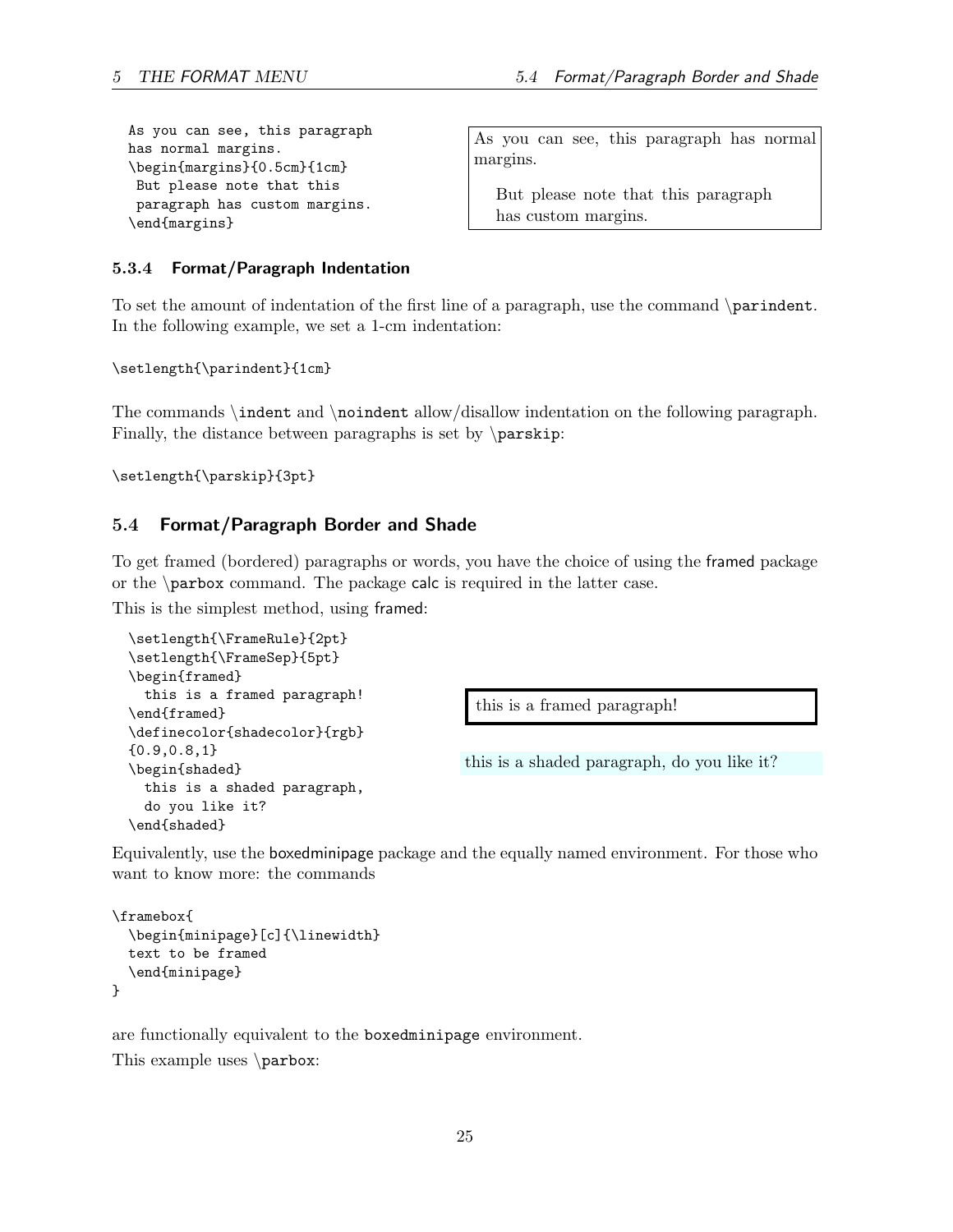```
\noindent
\fbox{
  \parbox{\linewidth
    -2 \fboxsep -2 \fboxrule}
  {again, a framed paragraph!}
}
```
again, a framed paragraph!

\linewidth sets the width of the minipage equal to that ot the remaining text. Obviously, you can specify the width as you like.

Finally, to frame something adapting the frame to the width of the text:

```
this is a
\framebox[\width]{framed}
word
```
this is a framed word

Modifying the parameter, you can adjust the frame width:

```
this is another
\framebox[2\width][r]{framed}
word
```

| this is another<br>framed word |
|--------------------------------|
|--------------------------------|

Note that the second optional parameter specifies the alignment (to the right in this example).

## <span id="page-27-0"></span>5.5 Format/Colour

Now that you have a bordered paragraph, you'll want to set its colour too. Do this:

```
\colorbox{yellow}{
  \begin{minipage}
  {0.8\linewidth}
  I am a minipage, my colour
  is yellow!
  \end{minipage}
}
```
I am a minipage, my colour is yellow!

More about colours in Section [5.2.3.](#page-23-0)

## <span id="page-27-1"></span>5.6 Format/Columns

The commands  $\text{non-m}$  and  $\text{non-m}$  start a new page and set the number of columns; they can also be used as parameters in \documentclass. If this is not enough for you, the package multicols provides an environment of the same name. I could have set this section in two columns with these commands:

```
\columnseprule=1pt
\begin{multicols}{2}[\subsection{\entry{Format}{Columns}}]
The commands \cmd{twocolumn} ...
\end{multicols}
```
The space between columns is controlled by the parameter  $\cosh(m)$ , and the thickness of the rule between columns by \columnseprule. The text given as optional parameter in brackets is excluded from the environment.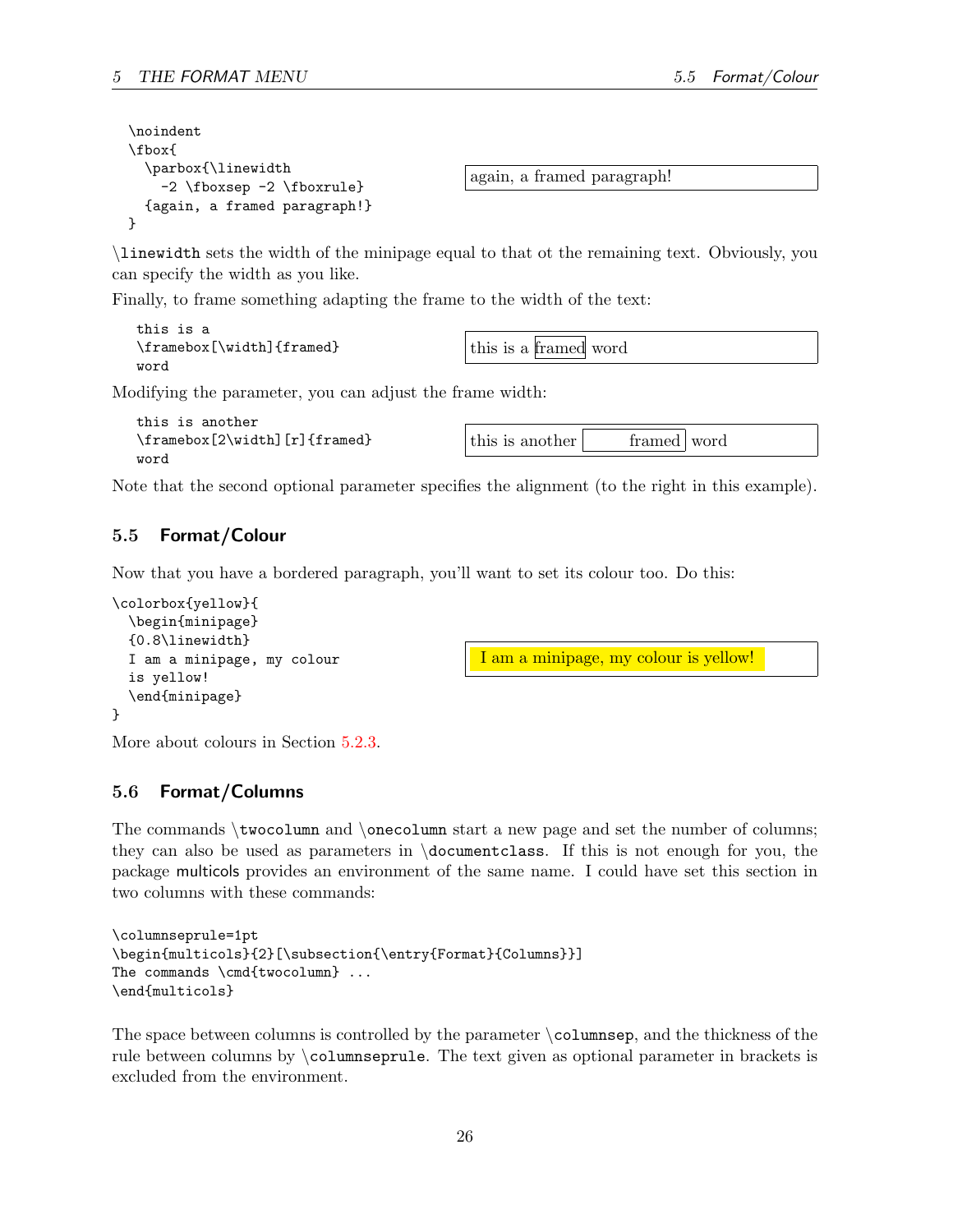## <span id="page-28-0"></span>6 The Table Menu

Quite a complex subject... This is the general format of a table:

```
\begin{table}[htbp] % placement: here, top, bottom, separate page
% \begin{small} % sets the table font
\begin{center} % optional
% 4-column table; alignment is left, centered, right, fixed width
\begin{tabular}{|l|c|r|p{4cm}|}
\hline % horizontal line
\textbf{Left} & \textbf{Centre} & \textbf{Right} & \textbf{4 cm} \\
\hline
row 1, col 1 & row 1, col 2 & row 1, col 3 & row 1, col 4 \\
\cline{1-2} % horizontal line spanning columns 1-2
row 2, col 1 & row 2, col 2 & row 2, col 3 & row 2, col 4 \\
\cline{1-2}
\multicolumn{2}{|c|}{spanning two columns} & row 3, col 3 &
row 3, col 4 \setminus\cline{1-3}
row 4, col 1 & row 4, col 2 & row 4, col 3 & ~ \hfill right \\
% force a space with "\ "
row 5, col 1 & row 5, col 2 & row 5, col 3 & left \hfill \tilde{ } \\
row 5, col 1 & row 5, col 2 & row 5, col 3 &
~ \hfill centre \hfill ~ \\
\hline
\end{tabular}
\caption{A sample table.}
% labels are used for cross references;
% for example, "see Table~\ref{tab:sampletab}"
\label{tab:sampletab}
\end{center}
% \end{small}
\end{table}
```
Table [8](#page-28-1) shows the results. Let's remind that tables are floats, as explained in Section [4.12](#page-16-2).

| $\operatorname{Left}$ | $\operatorname{Centre}$                                        | $Right \mid 4 \text{ cm}$ |        |       |
|-----------------------|----------------------------------------------------------------|---------------------------|--------|-------|
|                       | row 1, col 1   row 1, col 2   row 1, col 3   row 1, col 4      |                           |        |       |
|                       | row 2, col 1   row 2, col 2   row 2, col 3   row 2, col 4      |                           |        |       |
|                       | spanning two columns $\vert$ row 3, col 3 $\vert$ row 3, col 4 |                           |        |       |
|                       | row 4, col 1   row 4, col 2   row 4, col 3                     |                           |        | right |
|                       | row 5, col 1   row 5, col 2   row 5, col 3   left              |                           |        |       |
|                       | row 5, col 1   row 5, col 2   row 5, col 3                     |                           | centre |       |

<span id="page-28-1"></span>Table 8: A sample table.

Sometimes, a table is too wide and won't fit on the page. In that case, the rotating package provides the new environment sidewaystable. Moreover, the longtable package provides support for tables that span more than one page.

[TODO: provide a few examples.]

To enable colours in tables, you use the colortbl package: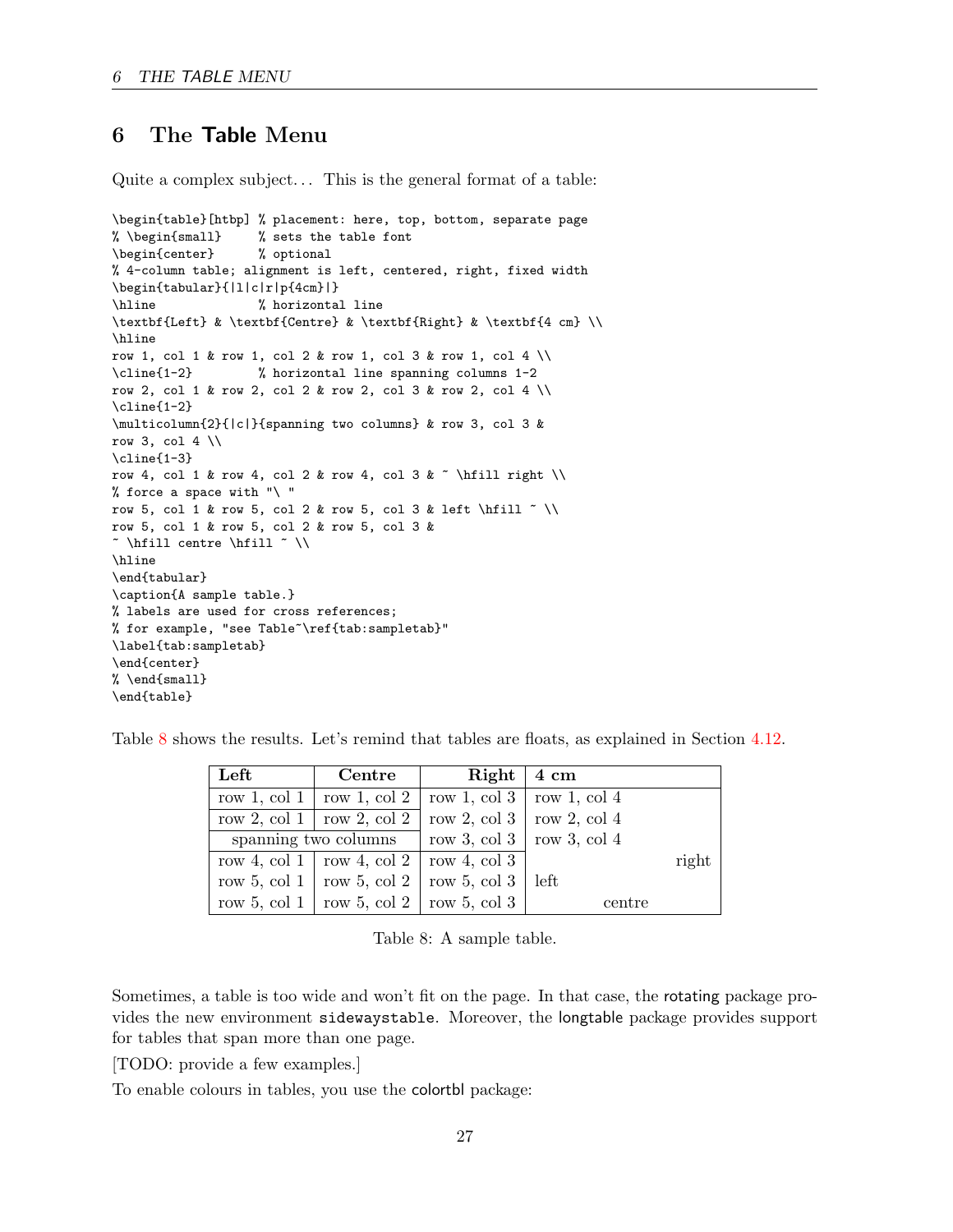| Colour by row:\\\vskip 2mm     |                |      |                   |
|--------------------------------|----------------|------|-------------------|
| \begin{tabular}{ l c r }       |                |      |                   |
| \hline                         | Colour by row: |      |                   |
| \rowcolor{cyan}                |                |      |                   |
| one $&$ two $&$ three\\        |                |      |                   |
| \rowcolor{green}               | one            | two  | three             |
| one $&$ two $&$ three\\        | one            | two  | three             |
| \rowcolor{yellow}              | one            | two  | three             |
| one $&$ two $&$ three\\        |                |      |                   |
| \hline                         |                |      |                   |
| \end{tabular}                  |                |      |                   |
| Colour by column: \\\vskip 2mm |                |      |                   |
| \begin{tabular}                |                |      |                   |
| { >{\columncolor{cyan}}1       |                |      |                   |
| >{\color{red}                  |                |      | Colour by column: |
| \columncolor{green}}c          |                |      |                   |
| >{\columncolor{yellow}}r }     |                |      |                   |
| \hline                         | one            | two  | three             |
| one $&$ two $&$ three\\        | one            | two. | three             |
| one & two & three $\setminus$  | one            | two. | three             |
| one & two & three $\setminus$  |                |      |                   |
| \hline                         |                |      |                   |
| \end{tabular}                  |                |      |                   |

#### <span id="page-29-0"></span>6.0.1 Aligning Numbers

A special case of a tabular environment is when we want to align numbers with respect to the decimal positions. You use the dcolumn package, which adds the D column specifier. D has three arguments: the separator to use in the LAT<sub>EX</sub> source and in output (usually the same,  $\langle \cdot \rangle$ ), and the number of digits to the right of the decimal place indicator. Optionally, the third argument can specify the number of digits to the left and to the right of the decimal place indicator, separated by a dot. Lastly, if the third argument is -1, the material of the column is centered around the separator.

All material in the table is typeset in math mode. To insert headings, you'll have to put the text in an \mbox.

```
\begin{tabular}{|D{.}{,}{4.2}|%
D{.}{.}{5}|D{.}{.}{-1}|}
\hline
\mbox{One} & \mbox{Two} &
\mbox{Three} \\
10.33 & 10.33 & 10.33 \\
1000 & 1000 & 1000 \\
5.1 & 5.1 & 5.1 \\
3.14 & 3.14159 & 3.14159 \\
\hline
\end{tabular}
```

| One   | Two     | Three   |
|-------|---------|---------|
| 10,33 | 10.33   | 10.33   |
| 1000  | 1000    | 1000    |
| 5,1   | 5.1     | 5.1     |
| 3.14  | 3.14159 | 3.14159 |

[TODO: mention \newcolumntype, \multicolumn{1}{c}{stuff}, the floatflt package.]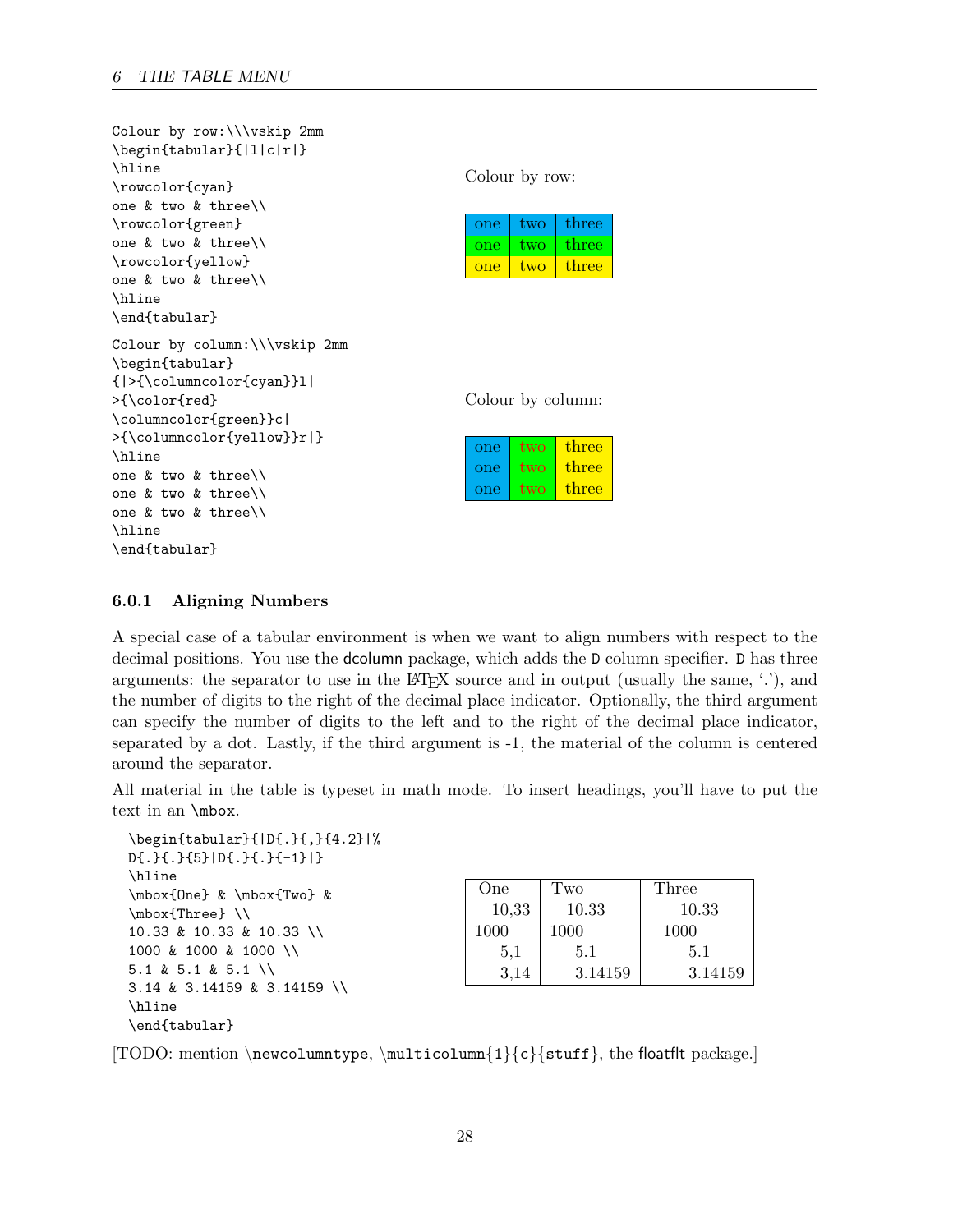## <span id="page-30-0"></span>7 The Tools Menu

### <span id="page-30-1"></span>7.1 Tools/Mail Merges

This useful and time-saving tool is implemented in LATEX by the textmerg package. Let's consider a simple document, in which the name, surname, and title of people we're writing to may vary. The remaining text does not change.

We'll define three fields, which are the variable part of the text:  $\Name$ ,  $\sum$ , and  $\Title$ . Their values will be gathered from an external file, data.dat.

```
\documentclass{article}
\usepackage{textmerg}
\begin{document}
% let's declare the variable fields:
% \Void is for empty lines
\Fields{\Name\Surname\Title-\Void}
\Merge{data.dat}{%
Dear \Title{} \Surname,\\
may I call you \Name?\\
Yours, \\
\hspace{3cm}Guido\clearpage}
\end{document}
```
The fourth field, \Void, isn't really necessary and it's there for purpose of argument. It's preceded by a minus sign, which indicates that it can be empty in the data file. Simply put, we want to separate the records using empty lines.

The file data.dat reads:

Guido Gonzato Dr. Francesco Mulargia Prof. Carol John-Paul II Pope

That's it: the resulting output will contain the merged text, one page for each recipient.

## <span id="page-30-2"></span>7.2 Tools/Labels

If making mail merges was easy, making labels is even trivial. Let's suppose you want to make 20 equal labels on a  $3\times8$  peel–off label sheet. The package to use, predictably, is called labels. In this example, we'll make 10 plain labels and 10 boxed labels: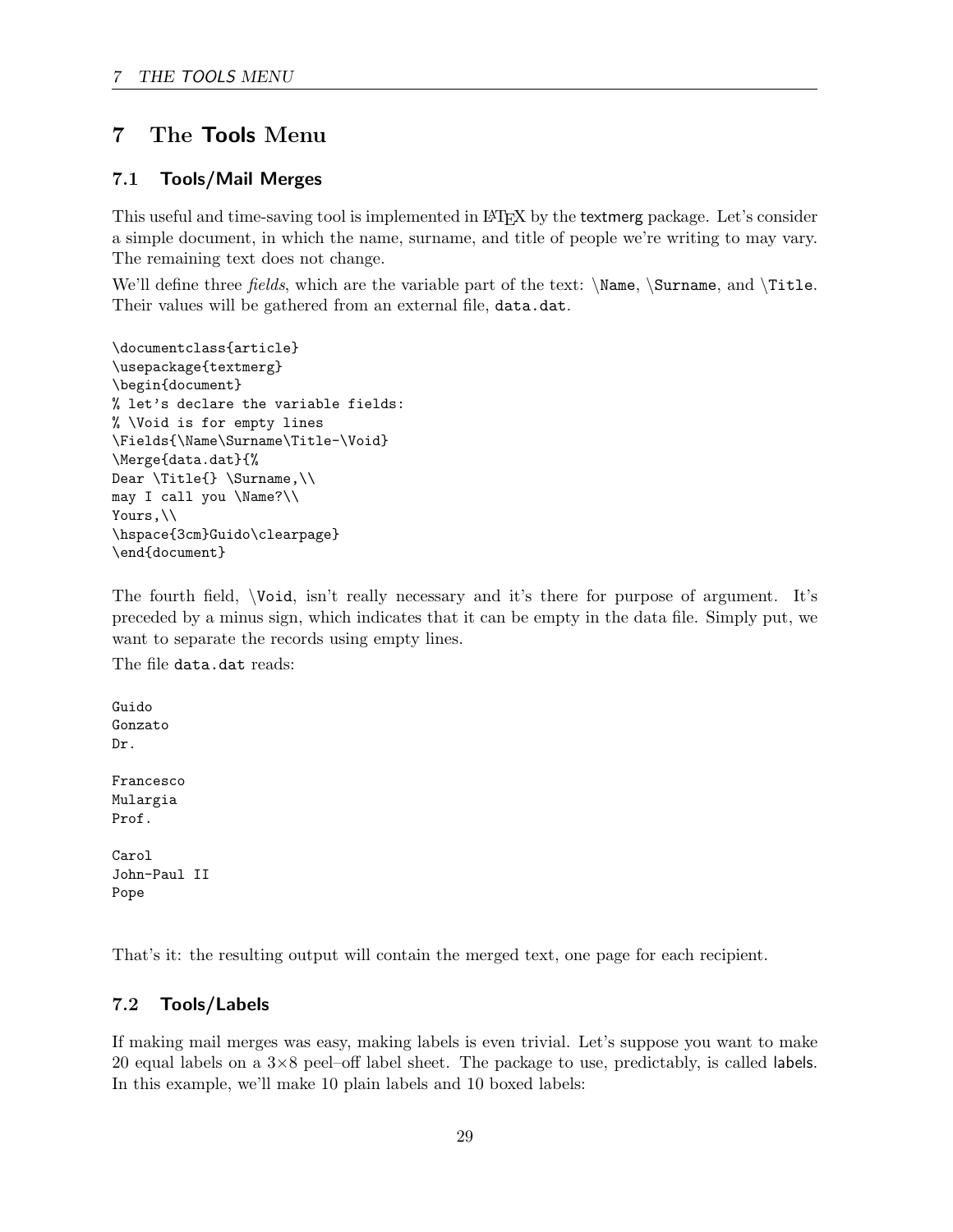```
\documentclass[a4paper,12pt]{article}
\usepackage{labels}
\LabelCols=3 % n. of columns of labels
\LabelRows=8 % n. of rows of labels
\LeftBorder=8mm % borders of each label
\RightBorder=8mm
\TopBorder=5mm
\BottomBorder=5mm
\LabelGridtrue % show the grid
\numberoflabels=10 % number of labels of each type to print
% the text of the label is specified by
% the \addresslabel[]{} macro:
\begin{document}
 \addresslabel[\large] % optional arguments
 {\textbf{Guido Gonzato}, Ph.D.\\
 \textsl{Linux system manager}}
 % now on to the boxed labels
 \boxedaddresslabel[\fboxsep=4mm\fboxrule=1mm]
 {\textbf{Guido Gonzato}, Ph.D.\\
 \textsl{Linux system manager}}
\end{document}
```
To make labels containing different addresses, you may use either an external file or insert the addresses in the main file:

```
\documentclass[a4paper,12pt]{article}
\usepackage{labels}
\LabelCols=3
\LabelRows=8
\LeftBorder=3mm
\RightBorder=3mm
\TopBorder=8mm
\BottomBorder=8mm
\LabelGridtrue
\begin{document}
% use either this environment:
\begin{labels}
 1$^{st}$ name
  1$^{st}$ address
  1$^{st}$ city, state, zipcode
  2$^{nd}$ name
  2$^{nd}$ address
  2$^{nd}$ city, state, zipcode
  3$^{rd}$ name
  3$^{rd}$ address
 3$^{rd}$ city, state, zipcode
\end{labels}
% or an external file containing exactly the same text:
% \labelfile{addresses.dat}
\end{document}
```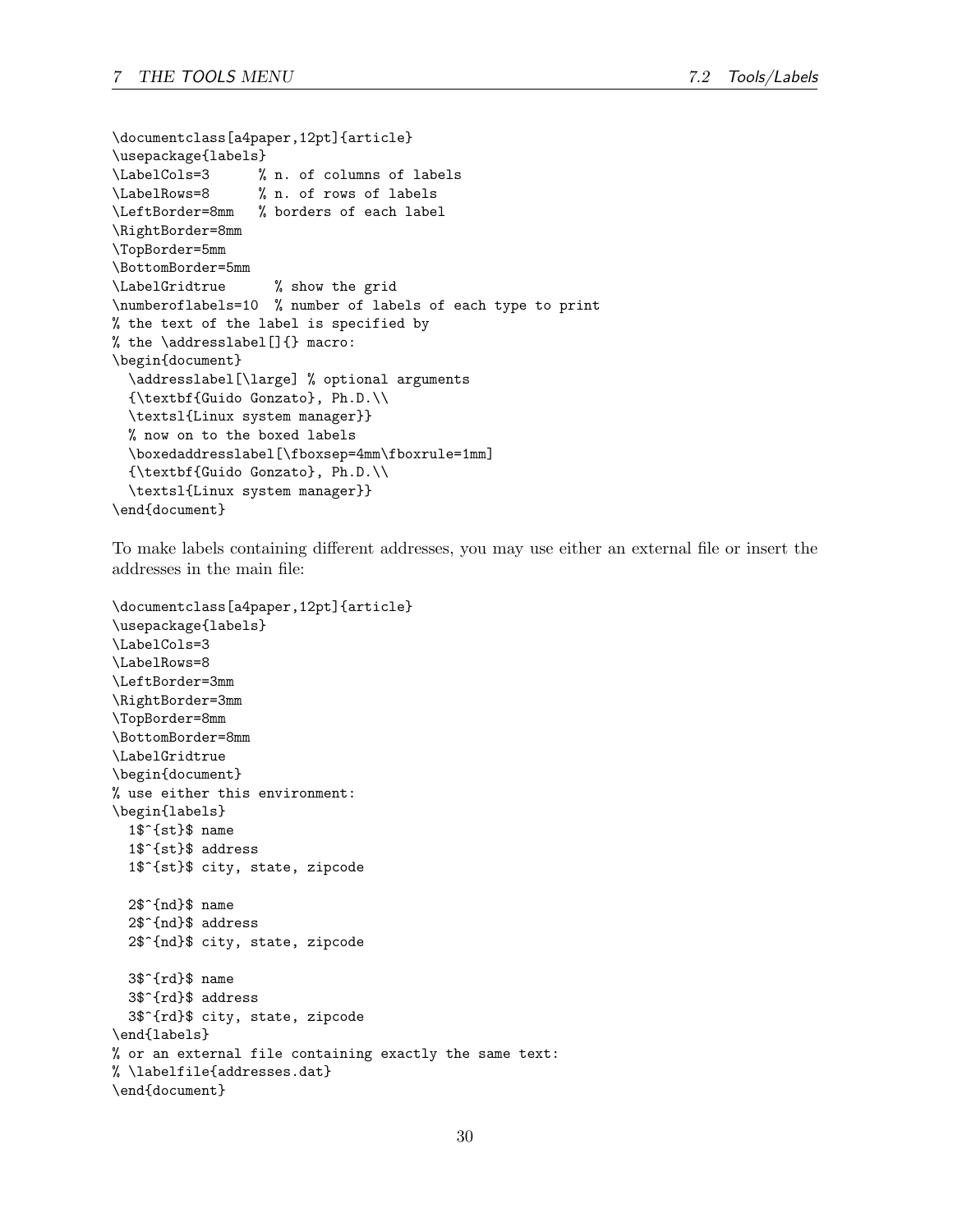It is left to you to combine textmerg and labels!

## <span id="page-32-0"></span>7.3 Tools/Default Language

LATEX default language is English, but other languages are supported. By language support I mean the translation of terms like "Chapter" or "Index", correct hyphenation, and the possibility of inserting characters like  $\zeta$  or  $\zeta$  directly via your keyboard. (The normal way being typing  $\c$  c and  $\vee$  e.)

If you are not a native English speaker, you'll want to use the package babel like in the following example:

#### \usepackage[italian]{babel}

In addition, to type accented letters and in general non-standard ASCII characters<sup>[4](#page-32-2)</sup> you may want to use the package isolatin1. However, this is not a recommended practice, because it reduces the legibility and portability of your file: you had better stick to the T<sub>EX</sub> way.

If you just can't stand typying all those three- or four-letter clusters, then you could configure your editor to type those for you. For example, I set up my editor of choice (jed) to have it type  $\backslash$ 'e whenever I type 'é'. This is what I included in my .jedrc:

```
define latex_mode_hook ()
{
  set_abbrev_mode (1);
  if ( () = abbrev_table_p ("LaTeX") )
    use_abbrev_table ("LaTeX");
  local_setkey (" \ \\a^n, "à");local\_setkey (" \\'e", "é");
  local_setkey (" \ \\vee\", "è");
  local_setkey (" \ \\'\\i{\}", "i");local_setkey (" \ \\\'o", "o");
  local_setkey (" \ \\\u", "ù");}
```
Please consult your editor's documentation.

#### <span id="page-32-1"></span>7.4 Tools/Hyphenation

Although LATEX does a good job at hyphenating words, sometimes manual intervention may yield better results. Manual hyphenations are specified inserting  $\setminus$  where we want the word to be broken. A better way is to declare hyphenation rules:

```
\hyphenation{ge-o-phy-sics, ge-o-lo-gy, earth}
```
The above declaration instructs LATEX not to hyphen the word "earth". Another way to prevent a word to be hyphenated is to enclose it in \mbox:

```
Do not hyphen \mbox{internationalisation}.
```
<span id="page-32-2"></span><sup>&</sup>lt;sup>4</sup>in computer jargon, "standard ASCII characters" are those characters whose code is included between 32 (space) and 126 (tilde).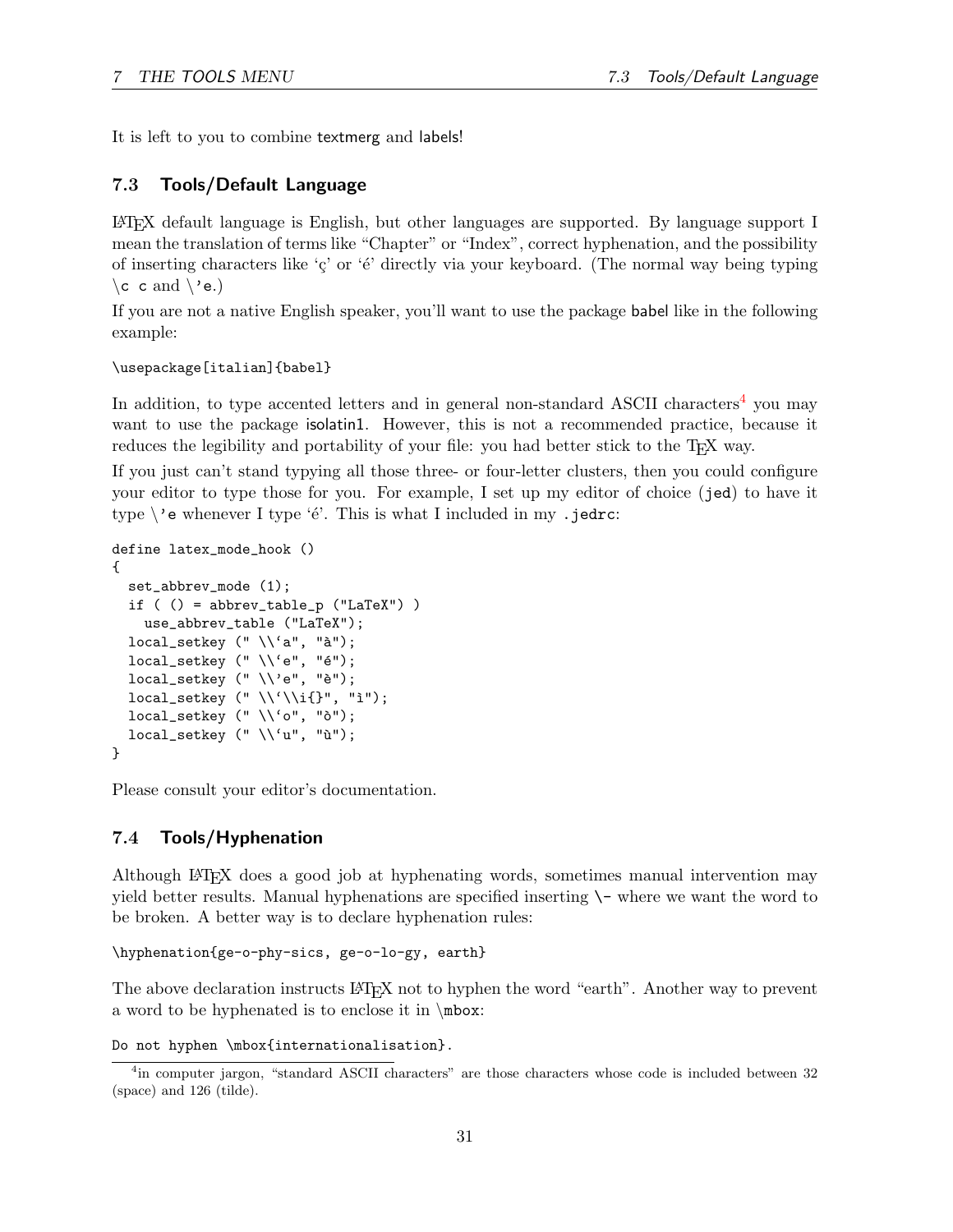### <span id="page-33-0"></span>7.5 Tools/Spell Check

Spell checking the text is not something LATEX is aware of; it is another tool's work. Under UNIX, you can use ispell this way:

shell> ispell -t mydocument.tex

The  $-t$  switch instructs ispell to ignore T<sub>EX</sub> and L<sup>AT</sup>EX commands. If your language is different than English, specify the appropriate dictionary with the -d switch:

```
shell> ispell -d italiano -t mydocument.tex
```
## <span id="page-33-1"></span>8 The Help Menu

There are many ways of getting help with LATEX, both online and offline. The best place to start is the CTAN site, <http://www.ctan.org/tex-archive/info/>.

- info latex (UNIX systems) gives a concise but very complete on-line summary of commands and concepts;
- <http://www.giss.nasa.gov/latex/> is a comprehensive on-line reference. Lots of useful links!
- <http://www.ctan.org/tex-archive/info/LatexHelpBook/> is a very fine help system for LAT<sub>EX</sub>, fully integrated with Windows.
- don't forget the news: comp.text.latex newsgroup.

Many GNU/Linux distributions ship with  $\texttt{teTeX}$ , one of the most complete T<sub>EX</sub>/LAT<sub>EX</sub> systems. A lot of documentation is provided, and is usually found in <TEXMF/doc>. Point your browser there, and be happy.

## <span id="page-33-2"></span>9 The End

This document is copyright © Guido Gonzato, 2001–2002, and released under the GNU General Public Licence. I really hope you'll find this guide useful. For any suggestions or comments, please feel free to contact me.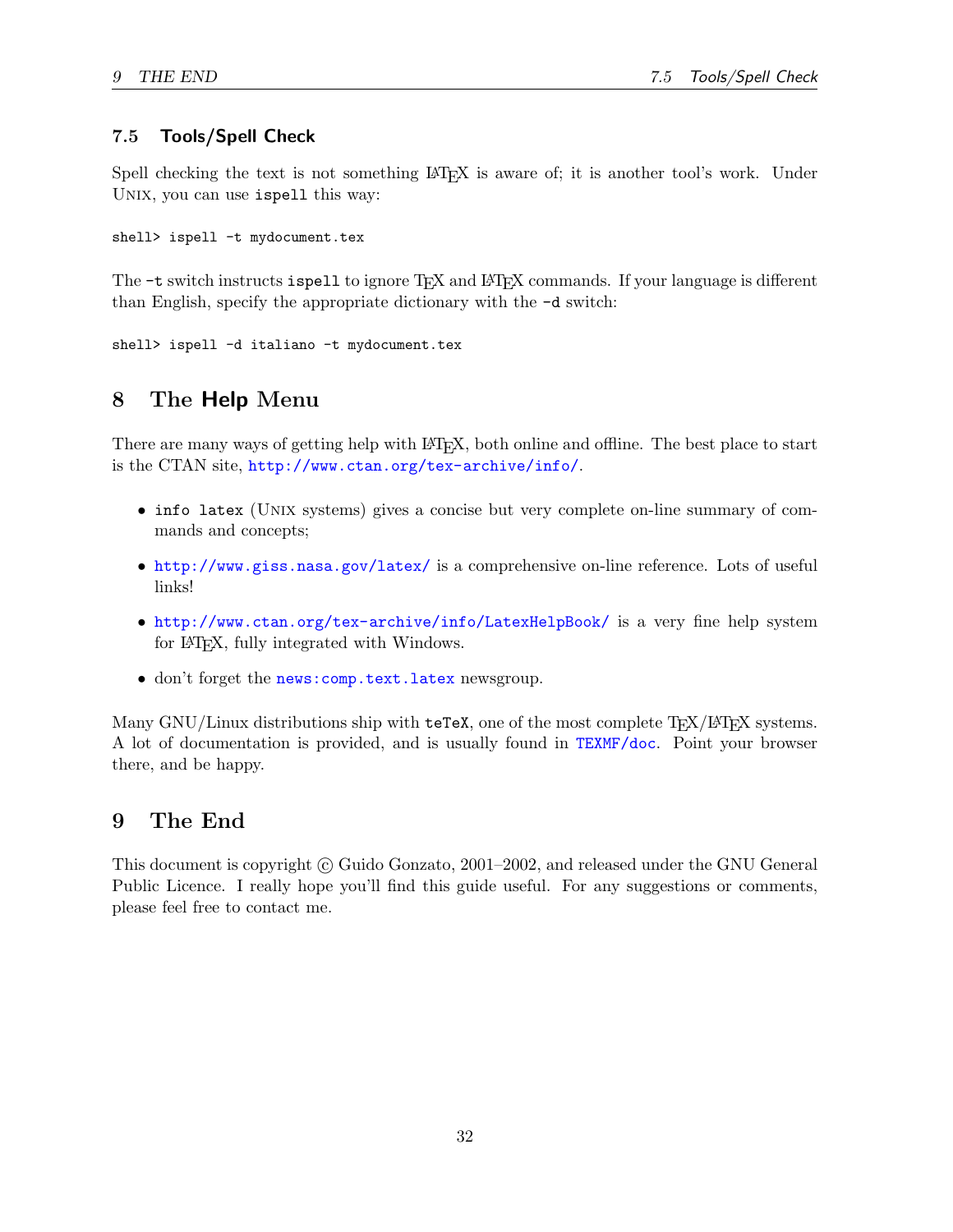# <span id="page-34-0"></span>A Document Templates

A template for the class article was presented in Section [2.1](#page-6-1). More examples are shown in the following figures.

```
\documentclass[twoside,11pt]{book}
\begin{document}
\frontmatter
\begin{titlepage}
\title{The Book of Mine}
\end{titlepage}
\author{John B. Smith}
\maketitle
\tableofcontents
\mainmatter
\part{The Beginning}
\chapter{Introduction}
\section{Let's Start}
The book starts here.
\part{The End}
\backmatter
Thank you for reading this book.
\end{document}
```
<span id="page-34-1"></span>Figure 3: Book template.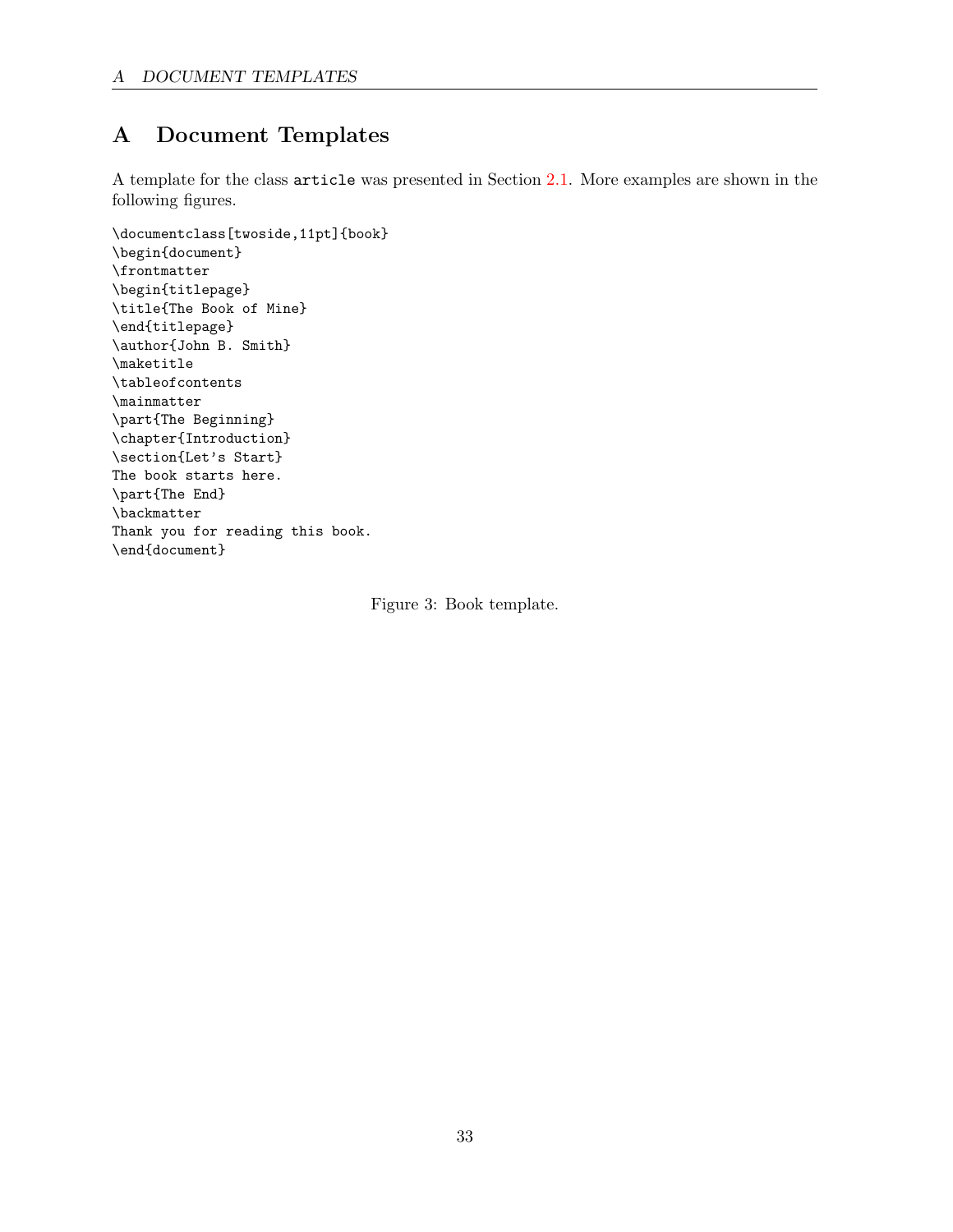#### A DOCUMENT TEMPLATES

\documentclass[twoside,12pt]{report} % tables and figures at the end: \usepackage{endfloat} \begin{document} \frontmatter \title{Final Report} \author{John B. Smith} \date{London, \today} \maketitle \begin{abstract} This is the final report. \end{abstract} \tableofcontents \listoftables \listoffigures \mainmatter \part{Start} \section{Introduction} The report starts here. \end{document}

<span id="page-35-0"></span>Figure 4: Report template.

```
\documentclass[12pt]{letter}
\begin{document}
\address{My address}
\signature{Guido}
\begin{letter}{John's address}
\opening{Dear John,}
Thank you for being my friend.
\closing{Hope to see you soon,}
\ps{P.S. Say hello to granny!}
\encl{My son's photographs!}
\end{letter}
\end{document}
```
<span id="page-35-1"></span>Figure 5: Letter template.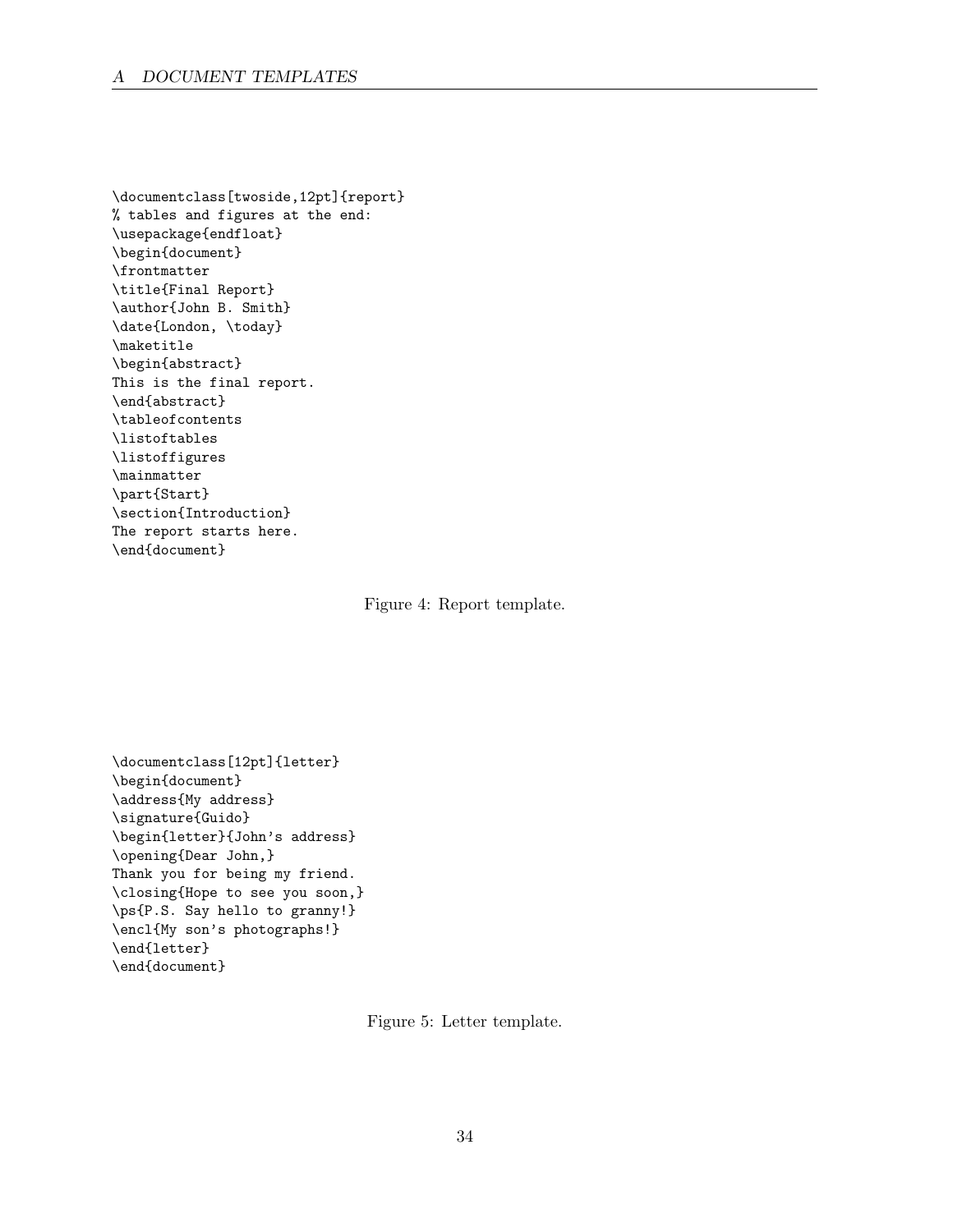```
\documentclass[a4paper]{article}
\usepackage{type1cm}
\usepackage{times}
\usepackage{color}
\usepackage{rotating}
\pagestyle{empty}
\begin{document}
\begin{sidewaysfigure}
    \fontsize{2.5cm}{2.5cm}\selectfont
    \verb+\center| the \verb+\text+ is the same as follows: \verb+\text+ is the same as follows: \verb+\text+ is the same as follows: \verb+\text+ is the same as follows: \verb+\text+ is the same as follows: \verb+\text+ is the same as follows: \verb+\text+ is the same as follows: \verb+\text+ is the same as follows: \verb+\text+ is the same as follows: \verb+\text+ is the same as follows: \verb+\text+ is the same as follows: \verb+\text+ is the same as follows: \verb+\text+ is the same as follows: \verb+\text+ is the same as follows: \verb+\text+ is the same as follows: \verb+\text+ is the same as follows: \verb+\text+ is the same as follows: \verb+\text+ is the same as follows: \verb+\text+ is the same as follows: \verb+\text+\vskip 1cm
    \fontsize{4cm}{3cm}\selectfont
    \centerline{\textcolor{red}{DO NOT}}
    \centerline{\textcolor{red}{SMOKE}}
    \centerline{\textcolor{red}{HERE!}}
    \vskip 1cm
    \fontsize{2cm}{2cm}\selectfont
    \centerline{\textcolor{magenta}{If you do,}}
    \centerline{\textcolor{magenta}{you'll be \emph{deboned!}}}
\end{sidewaysfigure}
\end{document}
```
<span id="page-36-0"></span>Figure 6: How to write a notice.